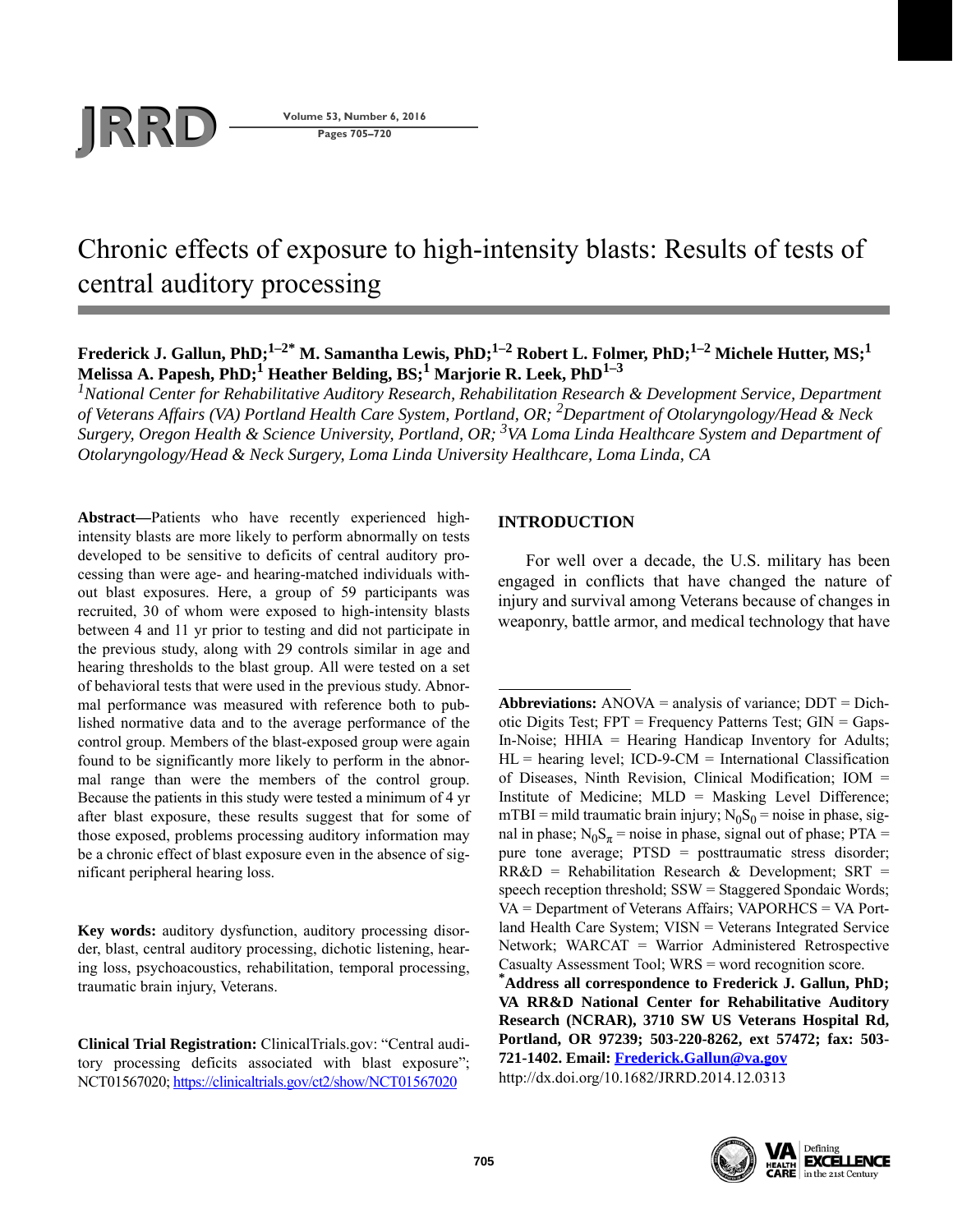taken place over the course of the past 20 yr [1]. According to the Institute of Medicine (IOM), these changes have resulted in a ratio of wounded to dead soldiers of 9.7 to 1 for the Global War on Terror, in contrast to rates of 4.3 to 1 or lower for all wars preceding it in the history of the United States [1]. Both the increased reliance upon explosives and the higher survival rate have created a landscape of new questions that must be answered in order to provide the best medical care for Veterans. This is true for hearing healthcare as much as for any other area of medicine. In 2014, the IOM issued a report on the chronic effects of exposure to high-intensity blasts [1]. In a systematic review of the literature, the IOM report found that symptoms of hearing loss are often present following blast exposure [2–3]. The report went on to state that while peripheral auditory dysfunction is likely to persist even after other effects have diminished, there was "inadequate" evidence in the literature to answer the question of whether or not central auditory effects persist beyond a period of 6 mo after blast exposure. The current report was motivated by ongoing research in our laboratory that has revealed evidence of an association between remote high-intensity blast exposure and the ability to process auditory information.

Previous reports have described the ways in which blast exposure could [4] and does [3] cause changes in the ability of listeners to perform on tests of central auditory processing measured within a year of blast exposure. Tasks upon which blast-exposed participants were most likely to perform poorly included those relying upon temporal pattern perception, auditory temporal resolution, binaural processing, and dichotic listening. In addition, it has been demonstrated [3] that these problems occur even when traditional audiometric test results and electrophysiological measures primarily assessing the auditory brainstem remain largely in the normal range. Furthermore, electrophysiological measures evaluating cortical function indicate that some of these same listeners show delayed and reduced peak amplitudes relative to the responses expected from young listeners with normal peripheral auditory function. This pattern is consistent with the hypothesis that blast exposure can cause damage to cortical areas responsible for auditory processing, as well as potentially damaging the connections among central auditory processing areas. Clinically, these patterns of dysfunction are unusual in younger listeners but have similarities with patterns of abnormal performance sometimes observed in older listeners.

Data collection and recruitment are currently ongoing, but this report has been compiled in order to provide timely information to the healthcare community regarding the question posed by the IOM concerning the possible persistence of the effects of blast exposure on the ability to process auditory information. To address this question, the behavioral data collected so far will be presented in a manner allowing direct comparison to the behavioral data from the previous study [3] of more recently blast-exposed patients. Additional measures not reported here, including a range of electrophysiological tests and a number of behavioral tests with speech and nonspeech stimuli, will be reported separately once the full cohort of participants has been recruited and tested.

## **METHODS**

## **Participants**

The goal of the study was to test blast-exposed Veterans, but no database of such Veterans exists and the military records that might help to identify these Veterans are not available through the Department of Veterans Affairs (VA) electronic medical record system. To overcome this fundamental limitation in our ability to identify these Veterans, participants were recruited based on a selfreported history of exposure to high-intensity explosions (loosely defined) over the 10 yr prior to the start of the study. While it was anticipated that recruiting recent Veterans with a diagnosis of mild traumatic brain injury (mTBI) would be a more efficient method of identifying such participants than recruiting from the general Veteran population, an mTBI diagnosis was not required for inclusion in the blast-exposed group. This was justified both by the fact that mTBI diagnosis is based on symptoms other than auditory dysfunction and the earlier finding [3] that an mTBI diagnosis (or lack thereof) was much less predictive of auditory dysfunction than was self-report of exposure to a high-intensity blast. To that end, each of the study participants was recruited from the VA Portland Health Care System (VAPORHCS) through flyers posted at the VAPORHCS, contacting previous participants from studies at the National Center for Rehabilitative Auditory Research located at the VAPORHCS who had asked to be contacted for future studies, or through letters sent to Veterans enrolled at the VAPORHCS with diagnoses in their medical records indicating a history of mTBI.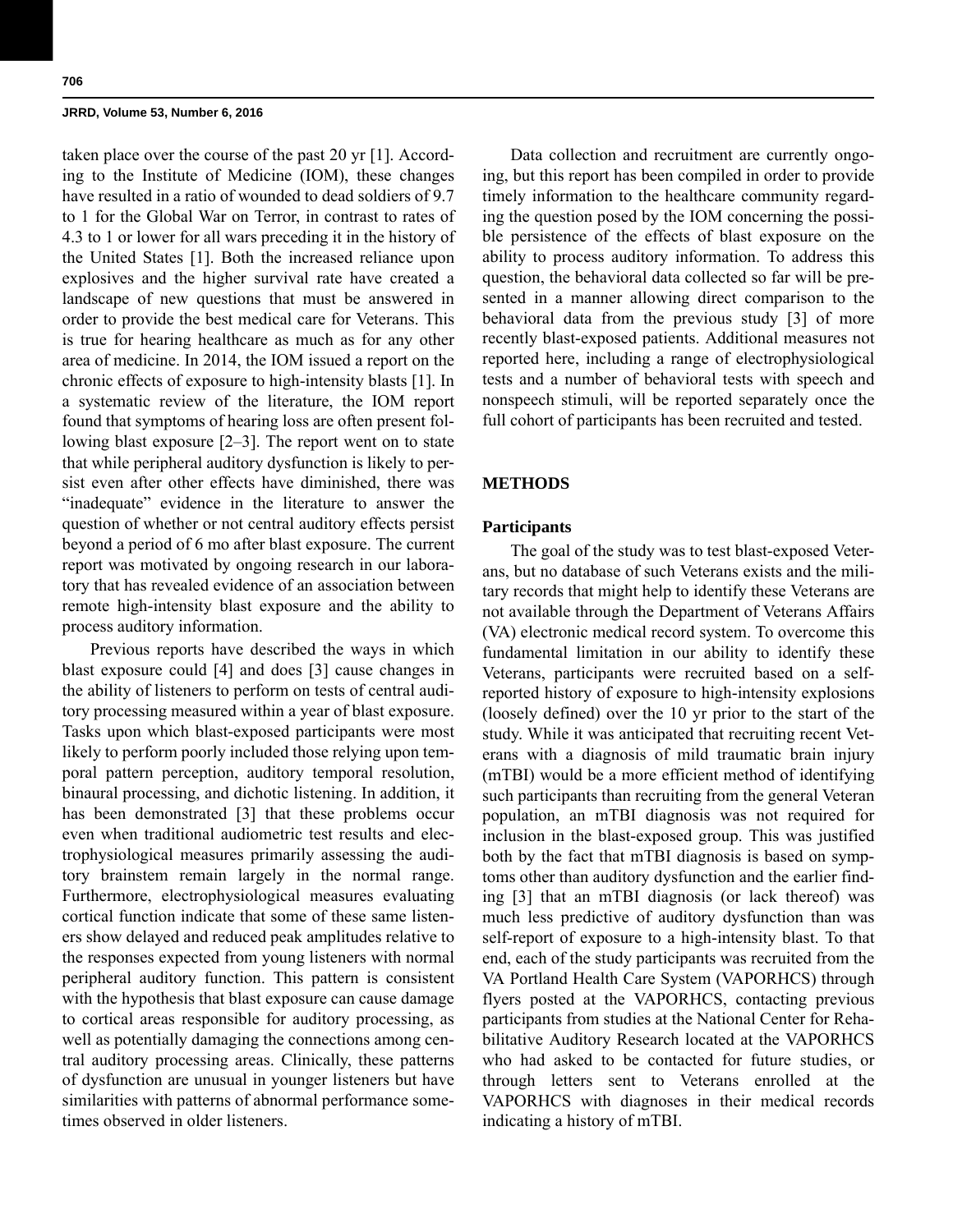## **Group Definitions**

#### *Blast Group*

Individuals were recruited who indicated that during military service they had been exposed to one or more high-intensity blasts with at least one occurring in the 10 yr prior to the start of the study in 2011. As indicated in the "Intake Assessments" section, these reports were carefully examined to ensure that the event described qualified as being within 50 m of a large explosion. Those having mTBI diagnosis without blast exposure were excluded from this analysis. Thirty self-reported blastexposed Veterans completed testing on the behavioral experiments described here. Three blast-exposed Veterans withdrew with incomplete data, and two additional Veterans were excluded from the analysis because of questions regarding data integrity based on inconsistent responding. The ages and sex distributions of those 30 participants for whom results will be reported are shown in **Table 1**. Data regarding the details of blast exposure and diagnosis of mTBI are provided in **Table 2**.

## **Table 1.**

Audiometric and demographical information on participants by group (control vs blast-exposed).

| Variable                                       | Control $(n = 29)$ | Blast $(n = 30)$ | <i>F</i> -Statistic or $\gamma^2$ | <i>p</i> -Value | <b>Effect Size</b>    |
|------------------------------------------------|--------------------|------------------|-----------------------------------|-----------------|-----------------------|
| Female, $n$                                    | 10                 |                  | $9.4^{\circ}$                     | 0.002           | $0.400^{1}$           |
| PTSD Diagnosis, $n$                            | $\overline{4}$     | 23               | $23.5^*$                          | < 0.001         | $-0.631$ <sup>T</sup> |
| Age (yr), mean $\pm$ SD                        | $39.2 \pm 13.9$    | $37.3 \pm 11.5$  | $0.33^{\dagger}$                  | 0.57            | 0.006 <sup>§</sup>    |
| PTA (dB HL), mean $\pm$ SD <sup>¶**</sup>      | $9.3 \pm 5.0$      | $11.9 \pm 6.6$   | $3.00^{\dagger}$                  | 0.09            | 0.050 <sup>§</sup>    |
| SRT (dB HL), mean $\pm$ SD <sup>1</sup>        | $11.1 \pm 3.8$     | $13.1 \pm 4.1$   | $3.38^{\dagger}$                  | 0.07            | $0.059$ <sup>§</sup>  |
| WRS $(\%)$ , mean $\pm$ SD <sup>¶</sup>        | $98.2 \pm 2.3$     | $97.4 \pm 3.1$   | $1.46^{\dagger}$                  | 0.23            | 0.026 <sup>§</sup>    |
| MMSE-2, mean $\pm$ SD                          | $28.6 \pm 1.4$     | $28.0 \pm 1.6$   | $2.60^{\dagger}$                  | 0.11            | $0.044\$              |
| PTSD Screening Questions Sum,<br>$mean \pm SD$ | $2.3 \pm 3.4$      | $9.1 \pm 4.3$    | $42.98^{\dagger}$                 | < 0.001         | 0.439 <sup>§</sup>    |

Note: Significant relationships ( $p \le 0.05$ ) are shown in bold.

 $\chi^2$ .

† *F*-Statistic.

‡ Phi coefficient. Varies between –1 and 1. Absolute value can be interpreted as the proportion of the variance in the first variable predictable from the second variable (in this case, group membership).

 $\frac{1}{2}$ Partial eta-squared statistic. Varies between 0 and 1. Absolute value can be interpreted as the proportion of the variance in the first variable predictable from the second variable (in this case, group membership).

¶ Averaged across right and left ear.

\*\*Mean of dB HL thresholds at 0.5, 1, 2, and 4 kHz.

HL = hearing level; MMSE-2 = Mini-Mental State Examination, Second Edition; PTA = pure tone average; PTSD = posttraumatic stress disorder; SD = standard deviation; SRT = speech reception threshold; WRS = word recognition score.

#### **Table 2.**

Details regarding blast exposure and mild traumatic brain injury (mTBI) diagnosis in the blast group.

| Variable                                               | <b>Blast Group</b> | <b>Correlation with No. Tests</b><br>Abnormal <sup>*</sup> | <i>p</i> -Value | <b>Effect Size</b> <sup><math>\bar{ }</math></sup> |  |
|--------------------------------------------------------|--------------------|------------------------------------------------------------|-----------------|----------------------------------------------------|--|
| Total Blasts, mean (min-max)                           | $5(1-40)$          | $-0.338$                                                   | 0.07            | 0.114                                              |  |
| Time Since Most Severe Blast (yr), mean<br>$(min-max)$ | $8(4-11)$          | 0.387                                                      | 0.04            | 0.150                                              |  |
| Reported Distance from Blast (m), $N = 29$             |                    |                                                            |                 |                                                    |  |
| $0 - 5$                                                | 14                 | 0.151                                                      | 0.44            | 0.023                                              |  |
| $6 - 20$                                               | 9                  |                                                            |                 |                                                    |  |
| >20                                                    | 6                  |                                                            |                 |                                                    |  |
| mTBI Diagnosis, $n$ /Total                             | 17/30              | $-0.162$                                                   | 0.39            | 0.026                                              |  |

Note: Significant relationships ( $p \le 0.05$ ) are shown in bold.

\* All correlations are Pearson correlations except the first row, Total Blasts, which was not normally distributed. In that case Spearman rho is reported.

<sup>†</sup>Effect size is calculated as the square of the correlation,  $R^2$ , which can be interpreted as the proportion of the variability in the number of abnormal test results that can be explained by each of the four variables.

 $max = maximum$ ,  $min = minimum$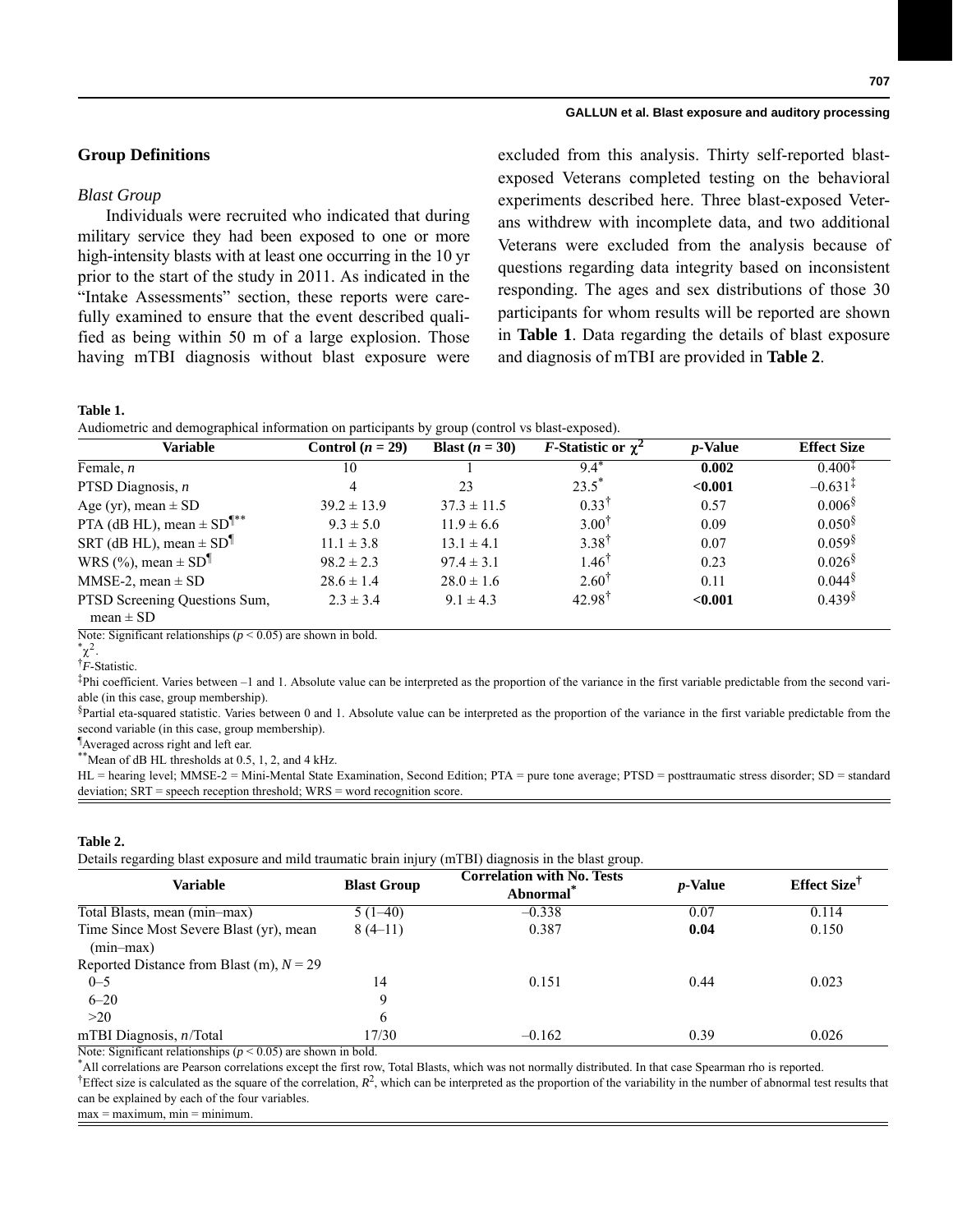#### *Control Group*

The control group consisted of participants who did not have a history of blast exposure or other neurological injury. Throughout the initial contact and screening process, enrollment of this group was purposely delayed slightly relative to those who reported blast exposure. Every time several new members of the blast group had been enrolled, a few control group participants were contacted. Potential participants were contacted in the order in which they were received. In this way, recruitment was staggered such that the mean ages could be matched to those individuals in the blast group. Twenty-nine control participants without blast exposure or mTBI completed behavioral testing. As intended by design, all of the control participants fell in the same age range as the blast group. Initially, several female control group participants were tested, but it quickly became clear that the blast group would be overwhelmingly male and so enrollment of female control participants was halted to improve the sex balance. The ages and sex distributions of those included in this report are shown in **Table 1**.

## **Intake Assessments**

The following measures were completed to ensure that all study participants met the inclusion criteria and to obtain information about potential covariates and details on subjective hearing abilities:

1. Audiometric Evaluation: This evaluation was conducted in a sound-treated booth using a calibrated audiometer and included pure-tone air- and boneconduction thresholds. Air-conduction thresholds were measured at frequencies up to 12.5 kHz. Speech reception thresholds (SRTs) were obtained in quiet using recorded Central Institute for the Deaf Spondaic Word List W-1 spondaic words, and word recognition scores (WRSs) in quiet were obtained using recorded lists of 50 Northwestern University Auditory Test No. 6 monosyllabic words presented at 50 dB above each participant's measured SRT. Immittance audiometry, including tympanometry, ipsilateral and contralateral acoustic reflex thresholds, and contralateral acoustic reflex decay, were also completed. Means and standard deviations of audiometric evaluations, including the pure tone average (PTA) thresholds at 0.5, 1, 2, and 4 kHz, SRT, and WRS are shown in **Table 1** for each participant group. In cases where these data were available from the National Center for Rehabilitative Auditory Research Data Repository within 6 mo of testing and the speech materials and procedures matched the study protocol, the repository data were used rather than repeating the tests.

- 2. Subjective Hearing Ability: The Hearing Handicap Inventory for Adults (HHIA) [5] was used to determine the degree to which hearing difficulties affected the lives of the participants. Scores on this test can be compared with published scores expected for participants with various ranges of hearing loss [6], and a similar metric has been shown to be sensitive to auditory processing difficulties [7–8]. Means and standard deviations of HHIA responses for each participant group are provided in **Table 3**.
- 3. Assessment of Cognitive Status: The Mini-Mental State Examination, Second Edition [9] evaluates gross cognitive dysfunction (i.e., dementia) on a variety of abilities: orientation to time and place, attention/concentration, language, constructional ability, and immediate and delayed recall. For this report, a score of  $\geq 24$

**Table 3.**

Mean scores across groups on the Hearing Handicap Inventory for Adults (HHIA). In addition to mean group values, the percentage of individuals in each group classified as no handicap (scores  $\leq$ 17), moderate handicap (scores 17–42), and severe handicap (scores  $\geq$ 42) are provided

| Variable                      | Control       | <b>Blast</b>    | <b>Statistic</b>  | <i>p</i> -Value | <b>Effect Size</b> |
|-------------------------------|---------------|-----------------|-------------------|-----------------|--------------------|
| Average Score (mean $\pm$ SD) | $2.7 \pm 8.9$ | $33.3 \pm 27.0$ | $33.01*$          | < 0.001         | 0.367              |
| Handicap $(\% )$              |               |                 | $21.3^{\ddagger}$ | < 0.001         | $0.601\$           |
| None                          | 93            | 40              |                   |                 |                    |
| Moderate                      |               | 23              |                   |                 |                    |
| Severe                        |               | 37              |                   |                 |                    |

\**F*-Statistic.

†Partial eta-squared.

 $\frac{1}{2} \chi^2$ . The single  $\chi^2$  value shown refers to the likelihood of obtaining the shown distribution of response across all three of the handicap levels if the two groups were not statistically different in terms of perceived handicap.

§Cramer V.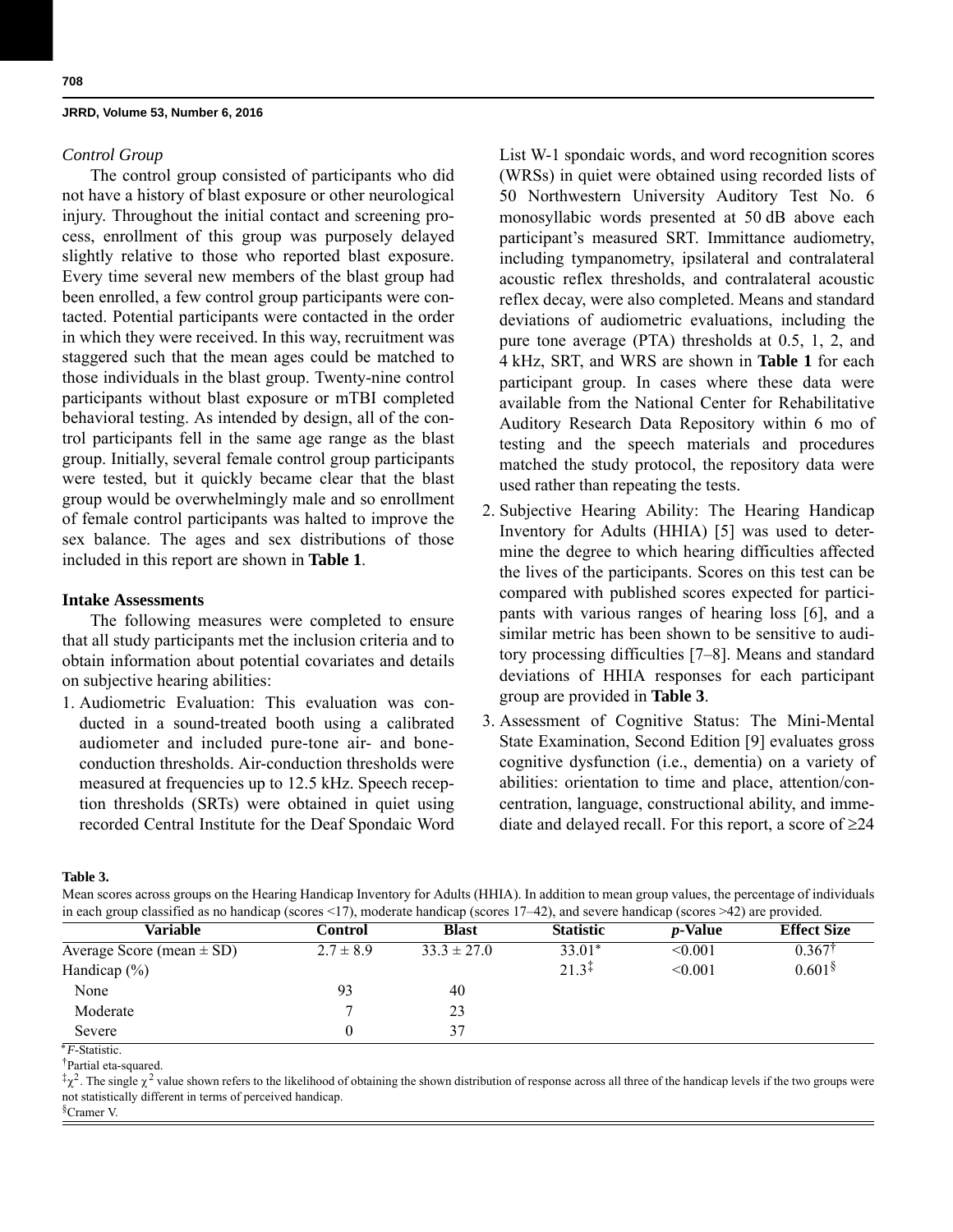out of 30 was taken as indicating no evidence of gross cognitive dysfunction. None of the participants scored lower than 24, so all were included. Means and standard deviations for both groups are shown in **Table 1**.

- 4. Assessment of Blast Exposure: A revised version of the Warrior Administered Retrospective Casualty Assessment Tool (WARCAT) [10] was administered via computer, with help from the experimenter if needed. The WARCAT establishes the term of military service and collects detailed information from blastexposed individuals about their blast exposure (e.g., time since the blast exposure(s), proximity, and nature of the blast). For those exposed to multiple blasts, the relevant section of the WARCAT was filled out for each incident. Blast-related details obtained from the WARCAT are provided in **Table 2**.
- 5. Diagnoses of Traumatic Brain Injury and/or Posttraumatic Stress Disorder (PTSD): Patient medical records were searched following testing and were used to identify those who had a diagnosis of mTBI and/or PTSD. Participants were identified as having a medical diagnosis of mTBI when electronic health records available for the Northwest Veterans Integrated Service Network (VISN) 20 reflected one of the following International Classification of Diseases, Ninth Revision, Clinical Modification (ICD-9-CM) codes: 850.0 (concussion—no loss of consciousness), 850.9 (concussion—unspecified), 850.11 (concussion with loss of consciousness less than 30 min), 854.0 (intracranial injury—unspecified loss of consciousness), 854.02 (intracranial injury with brief loss of consciousness), or V15.52 (history of traumatic brain injury). Participants were identified as having a medical diagnosis of PTSD only when VISN 20 health records reflected an ICD-9-CM code of 309.81. This particular designation refers to patients diagnosed with chronic PTSD and is distinct from diagnoses of acute stress disorders and posttraumatic brain syndrome. To provide a measure of PTSD severity, a four-item PTSD screening tool was administered. This tool has been shown to be strongly correlated with other more comprehensive measures [11].

## **Inclusion Criteria**

All study participants met the following inclusion criteria: (1) PTA at 0.5, 1, 2, and 4 kHz of 35 dB, i.e., normative hearing levels (HLs) or better; (2) no worse than 40 dB HL pure-tone hearing sensitivity at any two

audiometric frequencies below 8 kHz; (3) no differences in hearing thresholds exceeding 10 dB HL between the two ears at more than one audiometric frequency below 4 kHz; (4) no evidence of conductive dysfunction, as indicated by bone conduction thresholds within 10 dB of air conduction thresholds at octave frequencies between 0.5 and 4 kHz; (5) native speaker of English; and (6) willing and able to give written, informed consent prior to participating in any of the study procedures. Once inclusion criteria were met, participants were placed in the "Blast" and "Control" groups based upon self-report of blast exposure as described previously. An additional group of participants, those with non–blastrelated mTBI, are also being tested in the ongoing study. Data from this participant group will be addressed at a later date because insufficient numbers have been tested at this time.

# **Behavioral Tests of Central Auditory Function**

Subjects were administered a variety of behavioral tests of central auditory function. For the purposes of this brief report, only the results of the tests that were included in the previous investigation [3] will be described to allow comparison between acute versus chronic results. Because all of these tests are fully described in the literature as well as in our previous report [3], only a summary of the most relevant features is included for each.

1. The Gaps-In-Noise (GIN) test [12] is a test of temporal acuity that evaluates the ability of a listener to detect brief silent intervals in ongoing bursts of broadband noise. Gap durations range from 2 to 20 ms in duration. The listener is instructed to press a response button every time a gap is detected. A short practice list containing only gaps ranging between 8 and 20 ms was presented to the right ear before testing started. Each ear was tested separately, with the right ear tested first. Scores are based on the percentage of correct responses at each gap duration, and the threshold estimate reflects the shortest duration at which (1) the listener scores greater than 50 percent correct (gaps detected on 4 of the 6 presentations) and (2) the listener scores greater than 50 percent on all long durations. As was done previously [3], the version of the test used in the published report [12] from which we took normative values was used rather than the slightly modified version of the test that is currently available.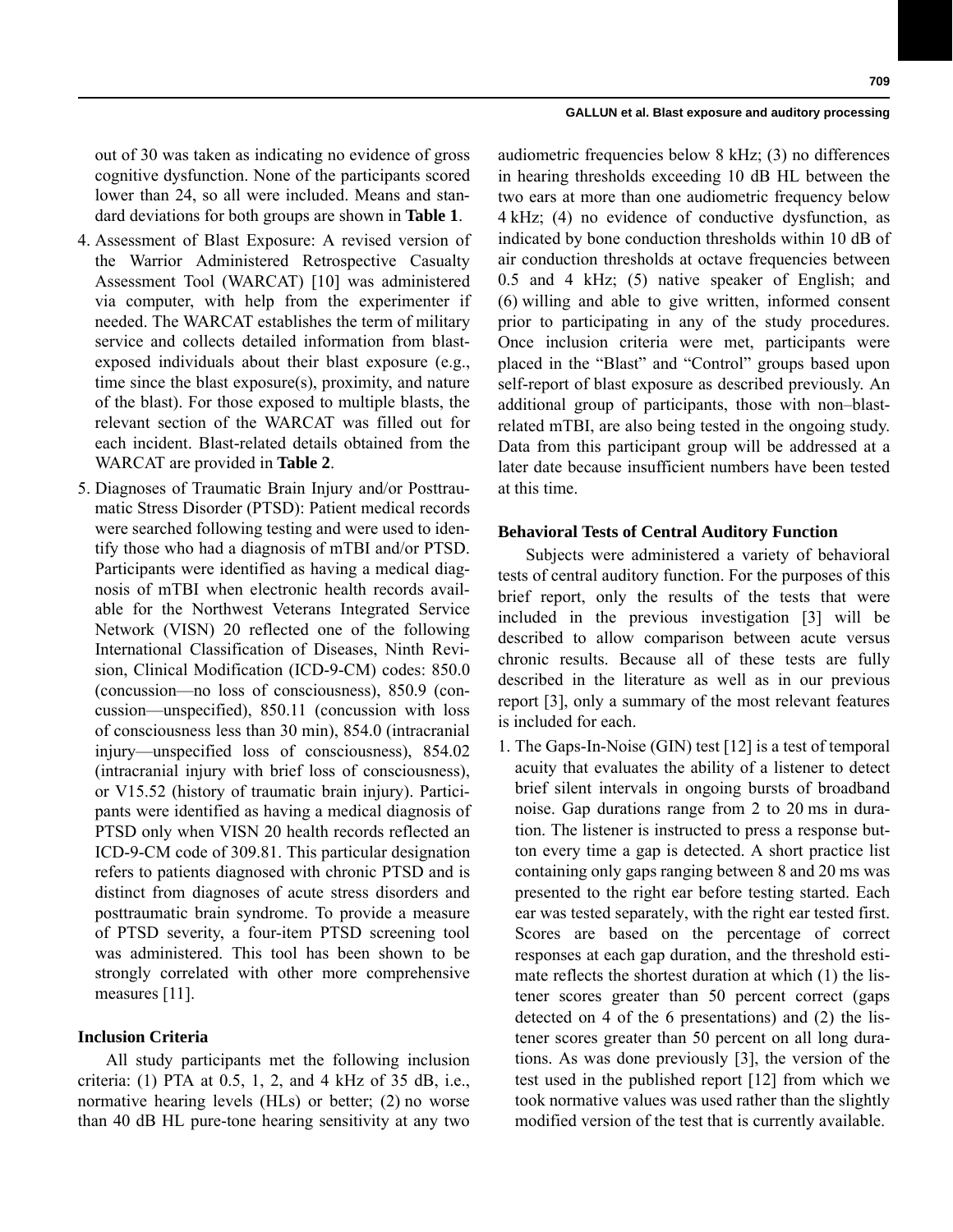- 2. The Dichotic Digits Test (DDT) [13–14] consists of four numbers, two spoken to each ear, that the listener is required to repeat back to the tester. Order of report is not scored. Twenty items were presented, and listeners were encouraged to guess rather than failing to respond.
- 3. The Staggered Spondaic Words (SSW) test [15], a measure of dichotic listening, presents 40 pairs of "spondaic" words, each "spondee" consisting of two complete one syllable words (e.g., "cupcake") spoken with equal emphasis on both syllables. In each trial, the two spondees are presented, one to each ear, such that the first syllable of the first spondee is presented in quiet in one ear and the second syllable of the first spondee overlaps the first syllable of the second spondee in the opposite ear. Presenting to either the left or right ear first results in four test conditions: (1) right noncompeting, (2) right competing, (3) left noncompeting, and (4) left competing. Four practice trials were presented before testing started. Each syllable in each spondee was marked as correct or incorrect, and any reversals of word order were recorded but were not marked as incorrect. Scores for the four conditions, total number of errors, and number of reversals were all used as outcome measures. Listeners were not required to answer quickly, and breaks could be taken during the testing if desired.
- 4. The Frequency Patterns Test (FPT) [16], a test of temporal pattern perception, consists of sequences of three 200 ms tone bursts separated by 150 ms of silence. Two of the tones are the same frequency (either 880 Hz or 1,122 Hz) and one tone is higher (1,122 Hz) or lower (880 Hz). Subjects were instructed to verbally repeat the words "high" for 1,122 Hz tones and "low" for the 880 Hz tones in a sequence that matched the tone sequence (e.g., "high high low"). They would have been allowed to hum or sing the sequence aloud, but none chose to do so. Subjects were given three practice sequences before beginning the test trials. Testing of the right ear preceded that of the left ear, and 15 items were presented to each ear. Any tone incorrectly labeled resulted in an incorrect trial.
- 5. The Masking Level Difference (MLD) test measures binaural processing. The version of the test [17–18] used in both the current and previous investigations [3] estimates thresholds for tones presented in a series of trials in which a noise burst is presented to both ears (in phase, or "diotically"). The signal to be detected

consists of five 500 Hz tone bursts separated from each other by 250 ms of silence. On each trial, the set of tones is presented simultaneously with a 3 s noise burst with a bandwidth extending from 200 to 800 Hz. Tone bursts are presented either in phase at the two ears (noise in phase, signal in phase  $[N_0S_0]$ ) or out of phase at the two ears (noise in phase, signal out of phase  $[N_0S_\pi]$ ) at a variety of signal-to-noise ratios, and occasional "catch trials" are interspersed in which only the noise stimulus is presented with no tones. Listeners verbally indicate whether or not a tone was present. Before testing, listeners were given practice on a set of three trials representing the three conditions, and testing was initiated once correct responses were elicited for all three stimuli. Scoring is based on the number of correct responses obtained for the two tone-present conditions (in phase and out of phase), with threshold estimated from the number of correct trials using an algorithm based on the Spearman-Kärber method [18] that is provided along with the test materials. The number correct for the noise-alone trials is computed with the intention that any participant who misses more than 2 of the 11 noise-alone trials is to be excluded from further analysis. None of the participants described in this report missed more than one, and therefore none were excluded based on this criterion. The MLD value in decibels is estimated by subtracting the  $N_0S_\pi$  threshold from the  $N_0S_0$  threshold.

While the same behavioral tests were administered here as in the previous study by Gallun et al. [3], there are marked differences in test administration that should be noted. Instead of using a CD player and written score sheets, as is common in clinical settings, computerized versions of the same tests were developed in which the audio from the CDs was triggered by a program written in MATLAB (MathWorks; Natick, Massachusetts) and played through a digital-to-analog converter and amplifier connected to the inputs of the clinical audiometer used to perform the audiometric evaluation. Scoring and storage of results were performed by the computer program, as was the randomization of the test order. Changing to this test administration reduced the risk of error and ensured greater data integrity. The sounds were conveyed to the listener seated in a sound-treated booth by ER3A headphones (Etymotic; Elk Grove Village, Illinois). All tests were conducted at a minimum of 35 dB sensation level above the SRT at each ear, as determined during the initial intake measure. This is a lower level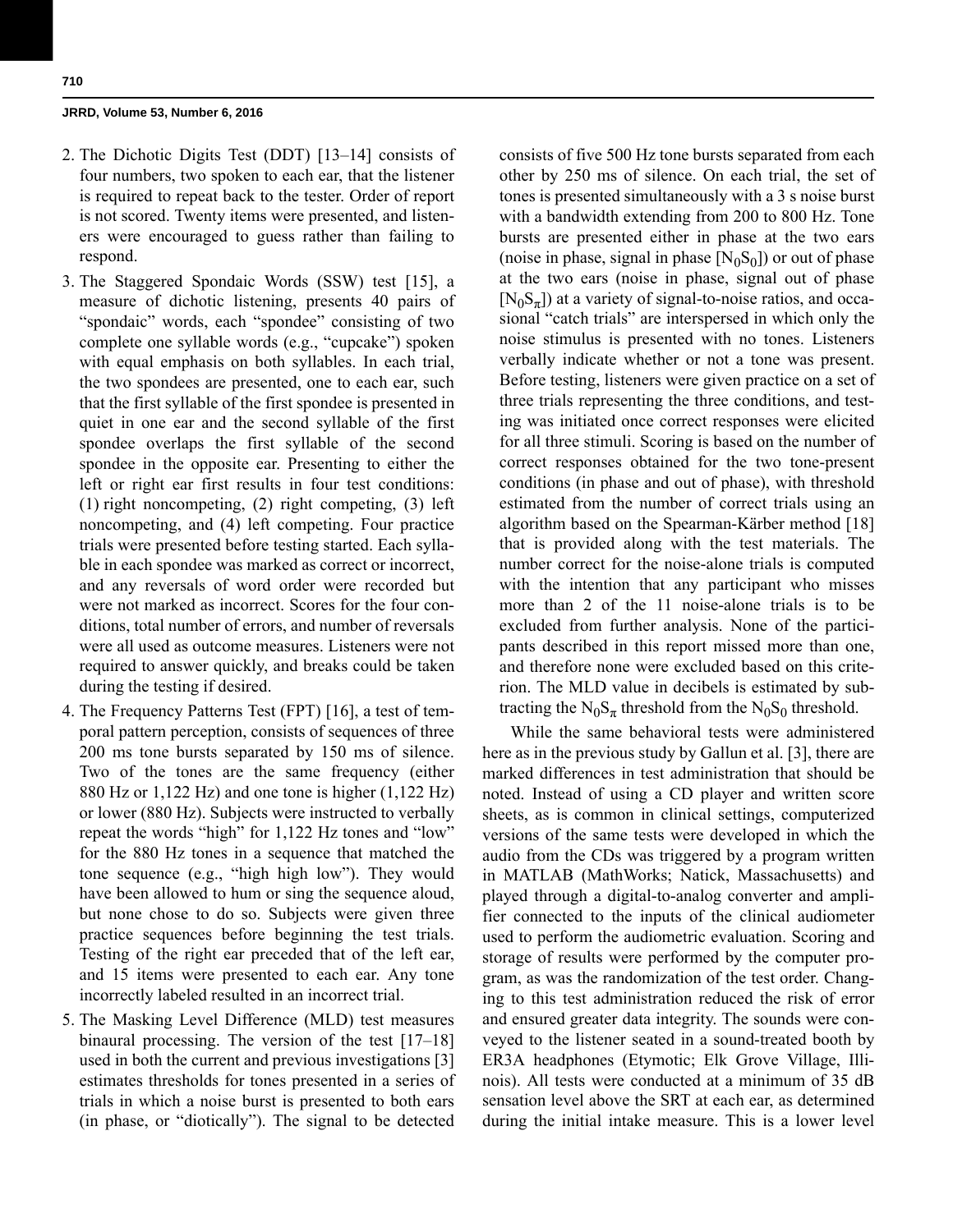than was used in the previous study [3] and had the benefit of ensuring that levels were not uncomfortable for any participants.

Participants were encouraged to take breaks, and testing was discontinued if fatigue or irritation were evident. Behavioral testing took approximately 2 h per test session and was often conducted over the course of two or three sessions, frequently interspersed with other less demanding tests, not reported here. All testing was overseen by licensed audiologists with multiple years of experience working in auditory research.

#### **Statistical Approach**

All statistical analyses were conducted using SPSS, version 22 (IBM; Armonk, New York). Statistical significance was set using a criterion of  $p < 0.05$ , with "trends" identified as values of  $p < 0.10$ . Significance levels were not corrected for multiple comparisons based on the recommendation of Keppel and Wickens [19], who argue that when there is a theoretical reason for testing multiple differences, the tests are not "post hoc" and thus no correction is appropriate. Since all of the tests conducted were chosen based on previous work, we believe that correcting for multiple comparisons is not warranted. Instead, in all cases effect sizes were also analyzed using partial eta-squared,  $R^2$ , phi, or Cramer V as appropriate given the statistical test being conducted. For all four measures, the absolute value varies between 0 and 1 and can be interpreted as the proportion of the variance in one variable that can be explained by another variable.

According to convention [19], effect sizes of 1 percent or greater are "small," 6 percent or above are "medium," and 15 percent or more (which corresponds to a correlation of just under 0.40) are a "large" amount of the variance. The criterion for assigning theoretical meaning to a difference between the groups was that it should both reach statistical significance and also capture a "large" proportion of the variance.

# **RESULTS**

#### **Audiometric Evaluations**

Mean pure-tone air-conduction thresholds obtained from 0.25 to 8 kHz for the right and left ears of the two groups are shown in **Figure 1** along with  $\pm 1$  standard deviation, indicated by shaded regions. The mean thresholds were all within the normal range through 8.0 kHz (20 dB HL or better at all frequencies). The results for the ultrahigh frequencies of 10.0 and 12.5 kHz are not shown in **Figure 1** because not all participants were tested at the highest frequencies, but even in this range the mean thresholds were no greater than 30 dB HL among either the 23 blast-exposed or the 26 control participants who were tested. A repeated-measures analysis of variance (ANOVA) was conducted on the audiometric thresholds for left and right ears at the frequencies 0.5, 1, 2, 4, and 8 kHz with group (blast-exposed vs control) as a between-subjects factor. Results indicated a significant difference between the groups  $(F(1,57) = 4.988, p = 0.03,$ 



#### **Figure 1.**

Audiometric results for **(a)** blast-exposed group and **(b)** control group. Mean left (x) and right ear (o) thresholds are indicated for each of the octave frequencies between 0.25 and 8 kHz for each group. Shaded areas indicate  $\pm 1$  standard deviation of the mean. HL = hearing level.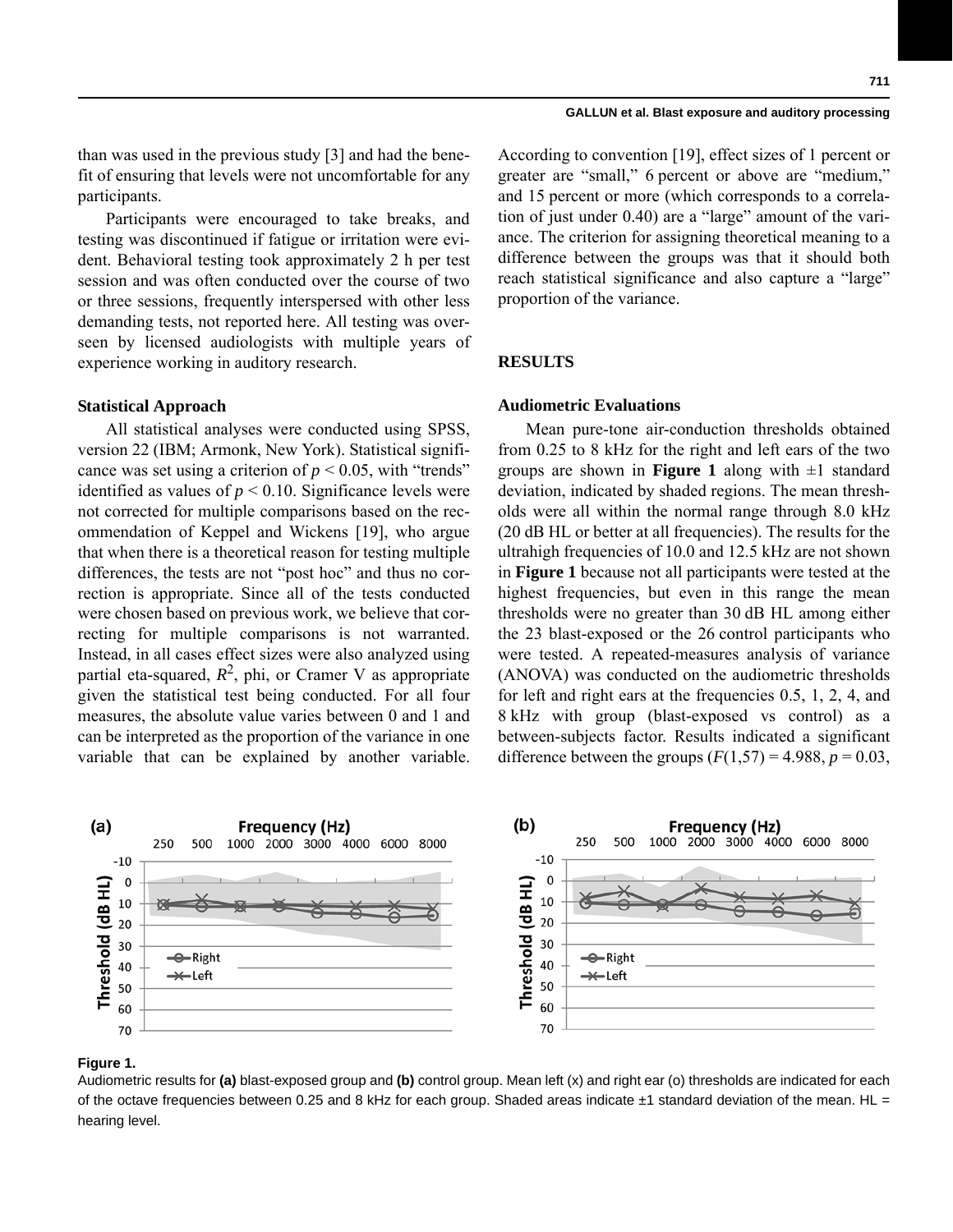partial eta-squared  $= 0.03$ ), with the blast-exposed participants having group average thresholds between 2 and 6.4 dB poorer across frequencies than control participants. This effect size of 3 percent was small enough that this result was not considered theoretically meaningful. There were no significant interactions between ear, frequency, and group. Differences in both the PTA (2.6 dB) and the SRT (2 dB) were also small, with effect sizes of less than 6 percent, as shown in **Table 1**. These scores show that on average speech understanding in quiet was within normal limits and similar for both groups.

## **Subjective Hearing Ability**

Hearing complaints as indicated by scores on the HHIA [5–6] are shown in **Table 3**. Scores were substantially higher in the blast-exposed group, with 23.3 percent endorsing statements consistent with moderate hearing handicap (scores of 17–42) and 36.7 percent endorsing statements consistent with severe hearing handicap (scores >42) [6]. In contrast, only 6.9 percent of the control subjects endorsed statements consistent with moderate hearing handicap and none (0%) endorsed statements consistent with severe handicap. A *t*-test revealed a significant difference in the means between the blast group and the control group, and the effect size of 0.367 is quite large. A nonparametric chi-square test of the association between group membership and degree of severity of the HIAA complaints, based on the three groups shown in **Table 3**, was significant and showed that group membership captured 60 percent of the variance in categorization.

## **Blast Exposure**

Study participants who found reporting the information about their blast exposure emotionally too difficult were not required to do so. Of the 30 participants who reported blast exposure and who are included in the analyses reported here, all but one were able to provide information about the number of blasts experienced, distance from the blast, and time since the most serious event. These data are shown in **Table 2**, along with the number of blast-exposed participants with a diagnosis of mTBI. Though the mean number of blasts is 5.1, this number is inflated by one participant who reported 40 blasts. A more accurate representation of the distribution is given by the median value of reported blast exposures, which is 3.0. This is still an indication that our participants reported experiencing a substantial number of exposures. The mean time since the most serious exposure was reported as 8.0 yr, and 48.3 percent of the blast-exposed participants reported being within 5 m of the blast. Among the blast-exposed group, 56.7 percent had a diagnosis of mTBI in their medical records. No individuals in the control group had any exposure to blasts nor any diagnoses indicating mTBI.

#### **Behavioral Tests of Central Auditory Function**

Data obtained from both groups on all tests of central auditory function are shown in **Table 4**, in addition to results of repeated-measures ANOVA assessing the significance of group differences for each measure. **Table 5** shows the percentage of each group that performed abnormally on the given measure. Abnormal performance was established based both on published normative data, the reference for which is provided with each test name, and with reference to the mean and standard deviation of the control group. For both metrics, abnormal performance is defined as performance more than two standard deviations worse than the mean of the relevant reference group. **Figure 2** summarizes these results by showing in graphical form the percentage of participants from each group performing abnormally on any of the components of each of the tests with reference to the control group. The advantage of using the control group reference, as was done in our previous study [3], is that the proportion of abnormal performances is less influenced by differences in the age and hearing abilities of the blast-exposed group relative to the normative samples used in the published studies.

Summaries of performance on each of the behavioral tests are given here. **Table 5** shows the counts of subjects with abnormal results and assesses the probability of such a distribution arising by chance using chi-square tests. The number of participants tested from each group is shown in **Table 4**. Note that several of the tests were not completed by all of the blast group participants, leading to occasional values based on 28 or 29 participants rather than 30. This was due to two of the participants moving out of state before completing all of the tests.

 1. GIN: The mean performance for each group shown in **Table 4** reveals that blast-exposed participants had poorer gap duration thresholds in both the left and right ears than control participants. Based on a univariate ANOVA, this group difference was significant for both ears. Both groups also demonstrated significantly better performance in the right ear than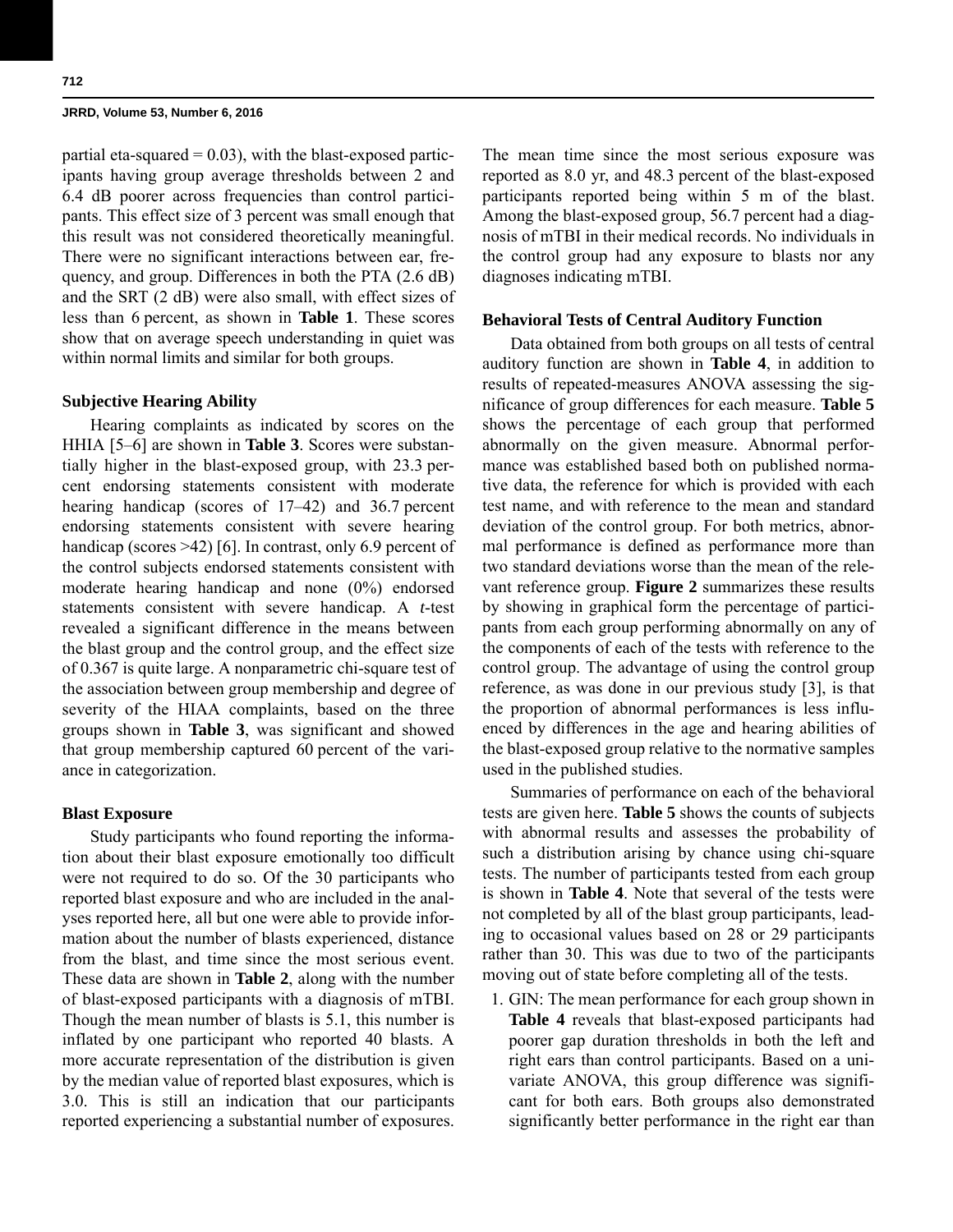## **Table 4.**

Results of behavioral tests of central auditory processing ability.

| <b>Test</b>                    | Group        | $\boldsymbol{n}$ | $Mean \pm SD$   | Min              | <b>Max</b>     | F-Value | $p$ -Value | <b>Partial</b><br><b>Eta-Squared</b><br>(Effect Size) |  |
|--------------------------------|--------------|------------------|-----------------|------------------|----------------|---------|------------|-------------------------------------------------------|--|
| Gaps in Noise (ms)             |              |                  |                 |                  |                |         |            |                                                       |  |
| Right Ear                      | Control      | 29               | $4.69 \pm 1.3$  | 3                | 8              | 12.33   | 0.001      | 0.183                                                 |  |
|                                | <b>Blast</b> | 28               | $6.36 \pm 2.2$  | 3                | 10             |         |            |                                                       |  |
| Left Ear                       | Control      | 29               | $5.38 \pm 1.7$  | 3                | 8              | 13.50   | 0.001      | 0.197                                                 |  |
|                                | <b>Blast</b> | 28               | $7.32 \pm 2.2$  | 4                | 10             |         |            |                                                       |  |
| Dichotic Digits (% correct)    |              |                  |                 |                  |                |         |            |                                                       |  |
| Right Ear                      | Control      | 29               | $98.5 \pm 2.3$  | 90.0             | 100.0          | 5.95    | 0.02       | 0.094                                                 |  |
|                                | <b>Blast</b> | 30               | $95.8 \pm 5.7$  | 77.5             | 100.0          |         |            |                                                       |  |
| Left Ear                       | Control      | 29               | $95.8 \pm 3.7$  | 85.0             | 100.0          | 1.64    | 0.20       | 0.028                                                 |  |
|                                | <b>Blast</b> | 30               | $93.8 \pm 7.7$  | 67.5             | 100.0          |         |            |                                                       |  |
| Staggered Spondaic Words $(n)$ |              |                  |                 |                  |                |         |            |                                                       |  |
| <b>Right Noncompeting</b>      | Control      | 29               | $0.0 \pm 0.2$   | $\boldsymbol{0}$ | 1              | 8.11    | 0.006      | 0.125                                                 |  |
|                                | <b>Blast</b> | 30               | $0.5 \pm 0.9$   | $\mathbf{0}$     | 4              |         |            |                                                       |  |
| <b>Right Competing</b>         | Control      | 29               | $0.9 \pm 1.2$   | $\boldsymbol{0}$ | 5              | 3.52    | 0.07       | 0.058                                                 |  |
|                                | <b>Blast</b> | 30               | $1.7 \pm 2.2$   | $\boldsymbol{0}$ | 9              |         |            |                                                       |  |
| Left Competing                 | Control      | 29               | $1.7 \pm 1.3$   | $\boldsymbol{0}$ | $\overline{4}$ | 6.57    | 0.01       | 0.103                                                 |  |
|                                | <b>Blast</b> | 30               | $3.3 \pm 3.1$   | $\boldsymbol{0}$ | 13             |         |            |                                                       |  |
| Left Noncompeting              | Control      | 29               | $0.2 \pm 0.5$   | $\boldsymbol{0}$ | $\overline{c}$ | 1.52    | 0.22       | 0.026                                                 |  |
|                                | <b>Blast</b> | 30               | $0.4 \pm 0.9$   | $\boldsymbol{0}$ | $\overline{4}$ |         |            |                                                       |  |
| <b>Total Errors</b>            | Control      | 29               | $2.8 \pm 2.2$   | $\boldsymbol{0}$ | $\,$ 8 $\,$    | 7.15    | 0.01       | 0.111                                                 |  |
|                                | <b>Blast</b> | 30               | $5.9 \pm 6.0$   | $\boldsymbol{0}$ | 27             |         |            |                                                       |  |
| Reversals                      | Control      | 29               | $2.4 \pm 4.5$   | $\boldsymbol{0}$ | 16             | 0.42    | 0.52       | 0.007                                                 |  |
|                                | <b>Blast</b> | 30               | $1.7 \pm 4.3$   | $\boldsymbol{0}$ | 21             |         |            |                                                       |  |
| Frequency Patterns (% correct) |              |                  |                 |                  |                |         |            |                                                       |  |
| Right Ear                      | Control      | 29               | $94.6 \pm 9.3$  | 63.3             | 100.0          | 4.62    | 0.04       | 0.075                                                 |  |
|                                | <b>Blast</b> | 29               | $87.7 \pm 14.8$ | 53.3             | 100.0          |         |            |                                                       |  |
| Left Ear                       | Control      | 29               | $95.7 \pm 8.9$  | 60.0             | 100.0          | 5.46    | 0.02       | 0.087                                                 |  |
|                                | <b>Blast</b> | 29               | $88.0 \pm 15.6$ | 46.7             | 100.0          |         |            |                                                       |  |
| Masking Level Difference (dB)  |              |                  |                 |                  |                |         |            |                                                       |  |
| <b>MLD</b>                     | Control      | 29               | $12.2 \pm 3.4$  | 6                | 18             | 0.30    | 0.58       | 0.005                                                 |  |
|                                | <b>Blast</b> | 30               | $11.9 \pm 2.2$  | $\,$ 8 $\,$      | 16             |         |            |                                                       |  |
| $N_0S_0$                       | Control      | 29               | $-10.4 \pm 2.8$ | $-16$            | $-6$           | 1.50    | 0.23       | 0.025                                                 |  |
|                                | <b>Blast</b> | 30               | $-9.7 \pm 2.4$  | $-16$            | $-6$           |         |            |                                                       |  |
| $N_oS_{\pi}$                   | Control      | 29               | $-22.7 \pm 2.6$ | $-26$            | $-14$          | 4.03    | 0.049      | 0.066                                                 |  |
|                                | <b>Blast</b> | 30               | $-21.5 \pm 2.1$ | $-26$            | $-16$          |         |            |                                                       |  |

Note: *F*- and *p*-values refer to analyses of variance conducted between the two groups for each of the components of the five behavioral tests. Bolded values indicate significant group differences  $(p < 0.05)$ .

Max = maximum, Min = minimum, MLD = Masking Level Difference; N<sub>o</sub>S<sub>o</sub> = noise in phase; signal in phase; N<sub>o</sub>S<sub> $\pi$ </sub> = noise in phase, signal out of phase; SD = standard deviation.

in the left ear. The effect size of this difference was 0.183 for the right ear and 0.197 for the left ear, which suggests that it is both statistically significant and moderately large. **Table 5** shows that the difference in the number of participants from each group

performing abnormally using either of the two relevant criteria was statistically significant and that the effect sizes (0.298 and 0.418) were between one and two times as large as effect size associated with the difference in the means.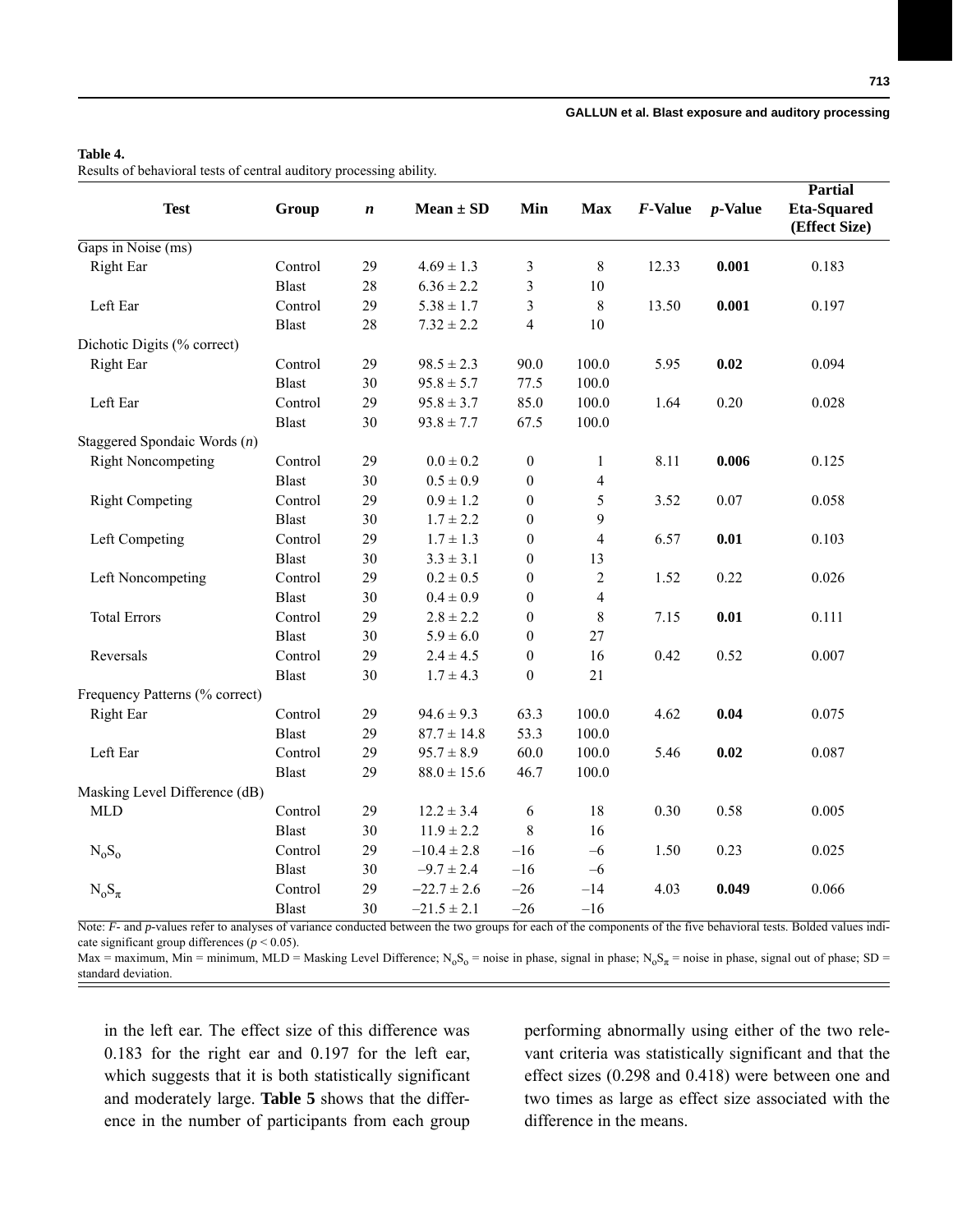## **Table 5.**

Counts of participants performing outside the normative range on behavioral tests of central auditory processing ability. Two normative ranges are reported: (1) the published values for groups of young listeners with normal hearing and (2) the values obtained with the control group of age- and hearing-matched participants tested in this study. For both sets of norms, "abnormal" is defined as performance values 2 standard deviations beyond the mean of the reference group. In cases where the ears were tested individually, an abnormal result at either ear was counted as abnormal performance.

|                                                | <b>Cutoff Value</b>              |                         |              |    | Abnormal $(n)$           |                                     | <b>Chi-Squared</b>              |                               | <b>Effect Size*</b>              |                                |
|------------------------------------------------|----------------------------------|-------------------------|--------------|----|--------------------------|-------------------------------------|---------------------------------|-------------------------------|----------------------------------|--------------------------------|
| <b>Test</b>                                    | <b>Published</b><br><b>Norms</b> | <b>Control</b><br>Group | Group        | n  | Published<br><b>Norm</b> | <b>Control Group</b><br><b>Norm</b> | <b>Published</b><br><b>Norm</b> | <b>Control</b><br><b>Norm</b> | <b>Published</b><br><b>Norms</b> | <b>Control</b><br><b>Norms</b> |
| Gaps in Noise $(ms)$ [12]                      |                                  |                         |              |    |                          |                                     |                                 |                               |                                  |                                |
| Right Ear / Left Ear                           | 6/6                              | 7.3/8.8                 | Control      | 29 | 9                        | $\overline{c}$                      | 5.058                           | 9.94                          | 0.298                            | 0.418                          |
|                                                |                                  |                         | Blast        | 28 | 17                       | 12                                  |                                 |                               |                                  |                                |
| Dichotic Digits (% correct) [14]               |                                  |                         |              |    |                          |                                     |                                 |                               |                                  |                                |
| Right Ear / Left Ear                           | 90/90                            | 94/88                   | Control      | 29 | 3                        | $\overline{2}$                      | 4.54                            | 5.19                          | 0.277                            | 0.297                          |
|                                                |                                  |                         | <b>Blast</b> | 30 | 10                       | 9                                   |                                 |                               |                                  |                                |
| Staggered Spondaic Words $(n)$ [15]            |                                  |                         |              |    |                          |                                     |                                 |                               |                                  |                                |
| <b>Total Errors</b>                            | 6                                | 7.15                    | Control      | 29 | $\overline{c}$           | $\overline{c}$                      | 6.36                            | 3.08                          | 0.328                            | 0.229                          |
|                                                |                                  |                         | <b>Blast</b> | 30 | 10                       | 7                                   |                                 |                               |                                  |                                |
| <b>Frequency Patterns (% correct)</b> [16]     |                                  |                         |              |    |                          |                                     |                                 |                               |                                  |                                |
| Right Ear / Left Ear                           | 75/75                            | 76.0 / 77.9             | Control      | 29 | 2                        | $\overline{c}$                      | 3.08                            | 5.19                          | 0.229                            | 0.297                          |
|                                                |                                  |                         | Blast        | 29 | $\overline{7}$           | 9                                   |                                 |                               |                                  |                                |
| <b>Masking Level Difference (dB)</b> [18]      | 8                                | 5.5                     | Control      | 29 | 6                        | $\mathbf{0}$                        | 1.30                            | ᆣ                             | 0.149                            | ᆣ                              |
|                                                |                                  |                         | Blast        | 30 | 3                        | $\mathbf{0}$                        |                                 |                               |                                  |                                |
| Abnormal Performance on One or More Test $(n)$ |                                  |                         | Control      | 29 | 12                       | 6                                   | 7.61                            | 7.59                          | 0.359                            | 0.359                          |
|                                                |                                  |                         | <b>Blast</b> | 30 | 23                       | 19                                  |                                 |                               |                                  |                                |

Note: Values statistically significant at a level of  $p < 0.05$  are indicated in bold. Numbers within brackets following each test name indicate the reference for the published value.

\*Effect size is estimated using Cramer V.

 $\phi^2$  cannot be calculated for tables containing only zeroes.

- 2. DDT: Blast-exposed participants were generally less accurate at identifying digits presented simultaneously to the two ears than were control participants. Singlefactor ANOVA revealed that this difference in performance was significant for the right ear, but not for the left (**Table 4**). The size of this significant effect was only medium, accounting for about 9 percent of the variance. When examined in terms of proportion abnormal, however, the difference was significant regardless of the reference distribution used, and group membership accounted for more than 25 percent of the variance according to Cramer V.
- 3. SSW: The blast-exposed group had a greater mean number of errors for all measures, including competing and noncompeting conditions at the left and right ears, total number of errors, and reversals (which are not counted as errors). Based upon a single-factor, between-subjects ANOVA, significant differences between the means of each group were found for right ear noncompeting words, left ear competing, and total errors with a trend toward significance observed for

right ear competing words (**Table 4**). When compared with the cutoffs from either the published literature or the within-study control group, the groups were significantly different and the effect size was large: 0.328 for the published norms and 0.229 for the norms based on the control group.

- 4. FPT: Based on percentage of correctly identified pitch patterns, the blast-exposed group performed poorer in both the left and right ear than the control group. A univariate ANOVA confirmed a significant effect of group membership for presentations to both the left and right ears (**Table 4**). **Table 5** shows that while there was no significant difference between the number in each group who performed abnormally relative to the published norms [16], using the norms of the control group led to a significant difference in proportion of abnormal performances. Nonetheless, the effect sizes are quite similar (0.229 and 0.297).
- 5. MLD: Both groups performed similarly with regard to thresholds obtained in the  $N_0S_0$  and MLD conditions according to a single-factor ANOVA. Thresholds measured during the  $N_0S_\pi$  condition demonstrated a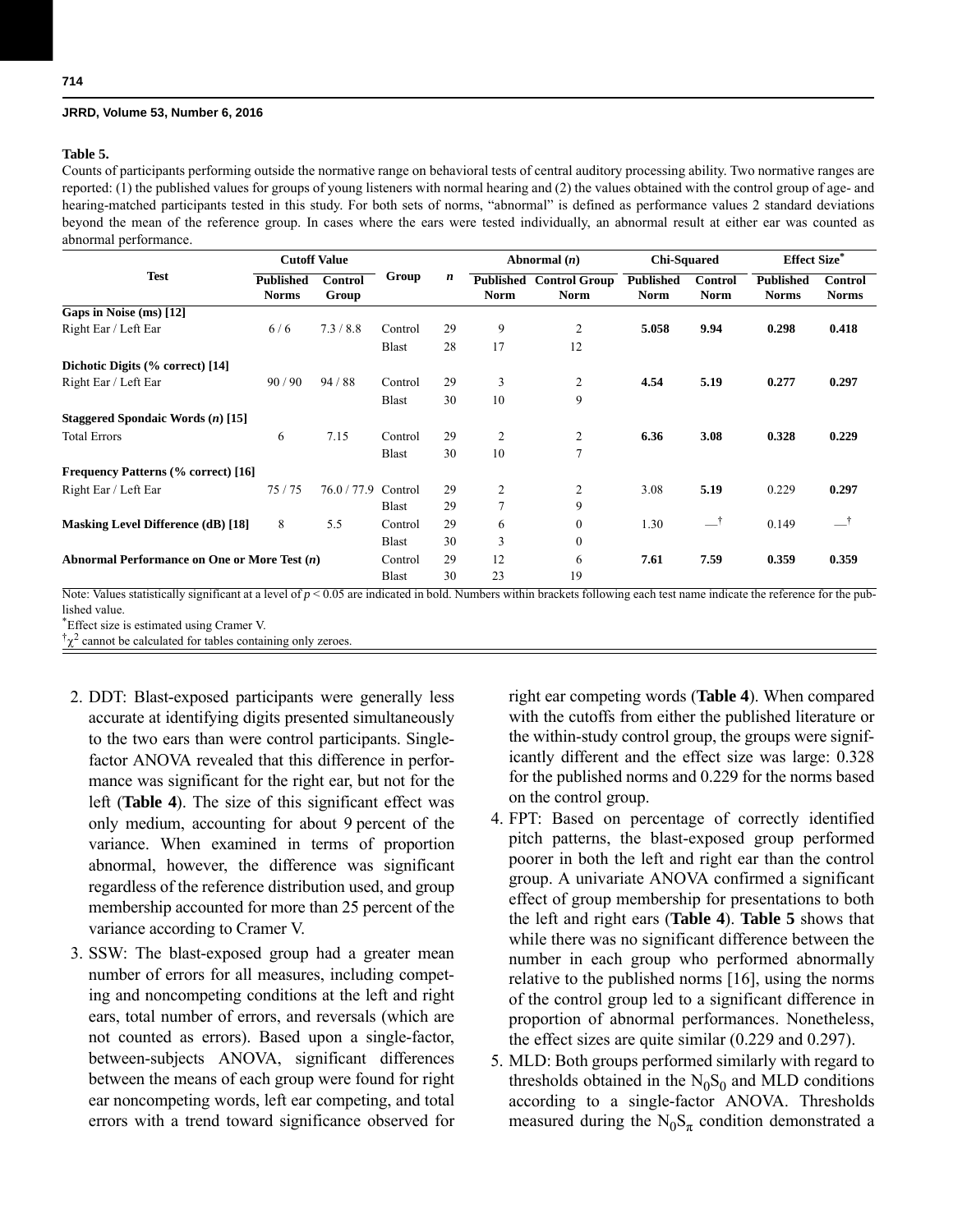

#### **Figure 2.**

Proportion of participants in blast-exposed group (filled bars) and control group (open bars) performing beyond range of normal performance for any of the components associated with each of five behavioral tests of auditory processing relative to the cutoff values based on the control group in the current study. DDT = Dichotic Digits Test, FPT = Frequency Patterns Test, GIN = Gaps-In-Noise, MLD = Masking Level Difference, SSW = Staggered Spondaic Words.

trend toward significantly poorer performance in the blast-exposed group based on single-factor ANOVA (**Table 4**). Relative to the published norms [18], which are only available for the MLD, the percentage of controls in the abnormal region (6/29) was greater than, but not statistically different from, the percentage of blast-exposed participants (3/30). This was just below the cutoff for a large effect size (Cramer  $V =$ 0.149). The number of participants performing abnormally in each group dropped to zero, however, when the means and standard deviations of the control group were used to establish within-study norms and when those values were used to examine the rates of abnormal performance on  $N_0S_0$  and  $N_0S_\pi$ .

#### **Total Number of Tests in Abnormal Range**

**Figure 3** shows the percentage of participants in each group for whom performance was abnormal on zero, one, two, three, or four of the five behavioral tests described previously when compared with the norms derived from the control group performance in this study. **Table 5** shows that when compared with the published norms, 76.6 percent of the blast-exposed group was in the abnormal range on at least one test, as compared with 41.3 percent of the controls. Relative to the norms calculated based on the means and standard deviations of the control group in this study, 63.3 percent of the blast-exposed group were abnormal on one or more test, and 20.7 percent of the controls were in the abnormal range. The effect sizes of both comparisons were quite large: 0.359. These percentages are quite similar to those in the previous report showing data for participants with more recent blasts exposures [3], in which 75 percent of the blastexposed participants were found to have abnormal performance on at least one test relative to the norms established by the age- and hearing-matched control group, in contrast to 24 percent of the control group.

## **Potential Effects of Individual Factors**

Several variables are likely to affect performance on the present test battery, particularly those related to the extent of blast exposure. To assess these effects, correlations were analyzed between the total number of abnormal results on auditory processing tests (with reference to the control group distribution) and factors relating to blast severity including number of blast exposures, time



#### **Figure 3.**

Proportion of participants in blast-exposed group (filled bars) and control group (open bars) performing beyond range of normal performance for zero through five of the five behavioral tests of auditory processing relative to the within-study norms.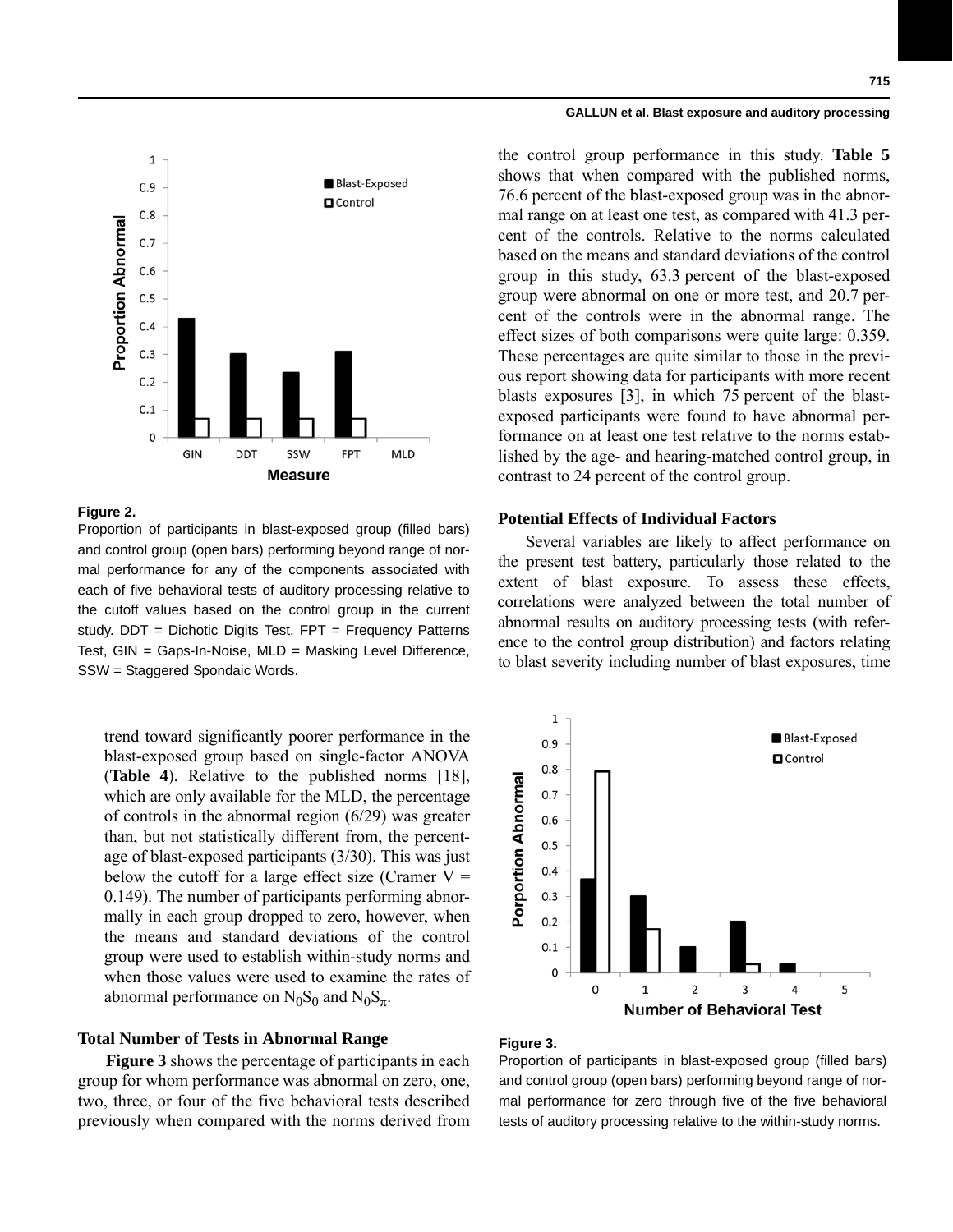since most severe blast exposure, distance from most severe blast, and diagnosis of mTBI. These results, shown in **Table 2**, indicate that few physical indices of blast exposure correlate well with the number of abnormal results. Of all the blast-related indices, only time since blast was found to be significantly correlated, and the effect size was large, accounting for 15 percent of the variance in the number of tests with abnormal results. However, the correlation was in a somewhat unexpected direction in that those with longer times between blast exposure and testing tended to perform more poorly than those with more recent blast exposure. Further examination also revealed a significant positive correlation between participant age and time since blast exposure  $(r = 0.431, p = 0.02)$  such that participants with longer time since blast exposure tended to be older. Partial correlations controlling for age revealed that the relationship between time since blast exposure and number of tests abnormal was no longer significant ( $r = 0.205$ ,  $p = 0.33$ ).

To further assess the potential effects of participant age, we examined correlations between age and number of abnormal tests separately for the control and blast groups. In the control group, no significant relationship was found between age and total number of tests abnormal regardless of whether the published norms were used to define abnormal performance  $(r = 0.217, p = 0.26)$  or whether abnormal was defined based on the distribution of the control group ( $r = -0.093$ ;  $p = 0.63$ ). The size of the effect of age was no greater than "small" for the control group (4% of the variance explained or less than 1%, respectively). For the blast group, aging was a statistically significant factor if the published norms were used  $(r = 0.362, p = 0.05)$  but not if the within-study norms were used  $(r = 0.305, p = 0.10)$ . In both cases, the effect of age was "medium" in size (12.6% and 9.3% of the variance explained, respectively). Given that very little information is available regarding long-term effects of blast exposure, particularly with regard to the relationship with the natural aging process, these data may suggest that aging has a more deleterious effect on auditory processing in those who have been blast-exposed compared with those with no history of blast exposure. Thus, continuing to assess the effects of blast exposure and head injury throughout the aging process should be a high priority for future research.

Another relevant factor that may affect test results following head injury, according to the work of Lingma et al. [20], is PTSD. The number of participants in each group with a diagnosis of PTSD in their medical records is shown in **Table 1**. In the blast group, 77 percent had a

diagnosis of PTSD, while only 14 percent had such a diagnosis in the control group. The mean values of the PTSD screening tool are also shown in **Table 1**. This instrument is composed of four questions related to PTSD symptoms, with possible responses ranging from 0 (not at all bothered) to 4 (extremely bothered). Thus, the total range of scores is between 0 and 16. Scores reported by the blast-exposed group were significantly higher than those reported in the control group, as revealed via *t*-test (**Table 1**). This difference is consistent with the higher rate of PTSD diagnoses in the blast group. The effect of PTSD on auditory processing tests was assessed by examining the correlations between PTSD diagnosis and PTSD "severity" (operationalized as the total score on the four-question screener), both of which were found to be correlated with the total number of abnormal tests relative to the within-study norms (severity:  $r = 0.307$ ,  $p =$ 0.02; diagnosis:  $r = 0.292$ ,  $p = 0.03$ ). These effects were both in the medium range, accounting for 8 to 9 percent of the variance.

In an attempt to determine whether PTSD or blast exposure was more strongly related to abnormal performance in this sample, an ANOVA was conducted using number of abnormal tests (relative to within-study norms) as the dependent variable, group (Blast vs Control) as a between-subjects variable, and PTSD severity as a covariate. Severity was chosen over a PTSD diagnosis because it was a continuous rather than a dichotomous variable and thus would provide more information. The effect of group was statistically significant  $(F(1,56) = 5.20, p = 0.03)$ , indicating a significant difference in tests abnormal between the groups, while the effect of PTSD severity on abnormal test performance was not statistically significant  $(F(1,56) =$ 0.123,  $p = 0.73$ ). The size of the group effect was estimated at 0.088 (medium) based on partial eta squared.

To further quantify the amount of variance on number of abnormal tests due to PTSD and blast exposure, linear regression models were fit with number of tests abnormal as the dependent variable and predictor variables of group, PTSD severity, and/or PTSD diagnosis. These models revealed that group membership alone accounted for 15.7 percent of the variance. The addition of PTSD severity as a predictor variable reduced the predictive value of the model to 14.3 percent, and the further addition of PTSD diagnosis as a predictor reduced the variance accounted for by the model to 13.3 percent. Examination of hearing loss, age, proximity to the blast, and TBI diagnosis as other potential covariates revealed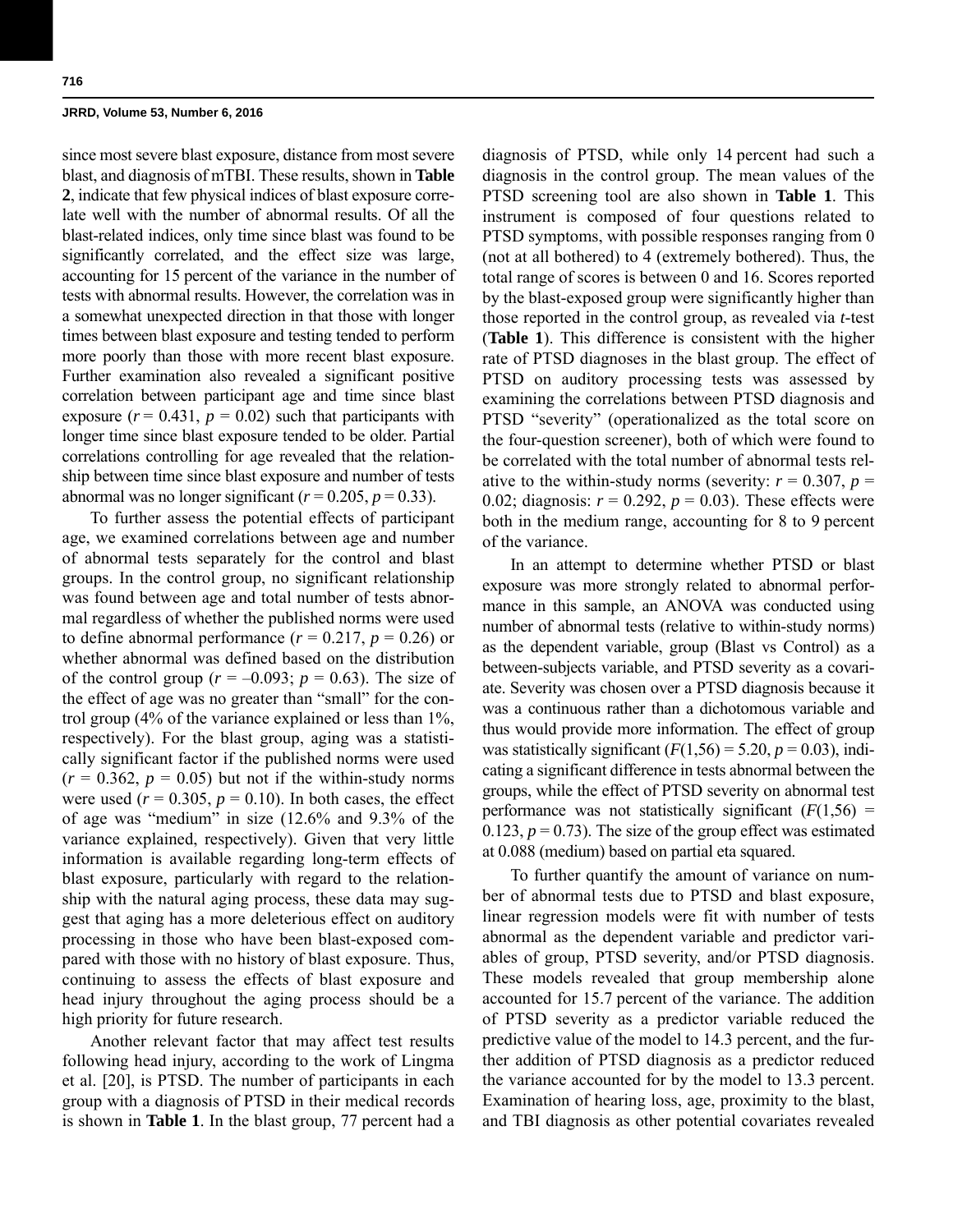that the only additional factor that significantly improved the prediction of the number of abnormal test results was age. A regression in which age and blast exposure were the only two factors included was able to account for 17.9 percent of the variance in the number of abnormal test results, with reference to the distribution of scores within the control group. These data suggest that age may be a mediating variable for the effects of blast exposure on auditory processing ability, but that PTSD does not appear to have the same effect.

## **DISCUSSION**

Gallun et al. found that patients who had been exposed to high-intensity blast waves were more likely to show a reduced ability to process auditory information than were age-matched control subjects, even when peripheral hearing was near normal limits [3]. The data presented here replicate that finding, and in so doing show that reduced performance on tests of central auditory function relative to control participants can be present in individuals tested an average of more than 7 yr after blast exposure. The persistence of this pattern of auditory dysfunction suggests that auditory processing ability does not recover within 4 yr (the minimum time since blast exposure in this study). Further, as these Veterans age, our data indicate that they are more likely to suffer from auditory processing deficits than their non– blast-exposed counterparts. These findings have direct clinical implications for audiologists and other clinicians treating Veterans exposed to blasts during their military service. Not only is an audiogram insufficient to evaluate the problems these individuals experience, but the inability to process auditory information has the potential to affect the care Veterans obtain, especially if these deficits are not recognized by the caregiver. Based upon responses on the HHIA, these patterns of dysfunction are causing difficulties in many environments where social interaction is necessary, and these difficulties are having significant effects on the emotional health of these Veterans. Unless the hearing health specialist is able to provide the appropriate diagnosis and deficit-specific counseling, the Veteran is left unaware of the reasons for his or her difficulties and other people in the Veteran's life will be unable to understand what is happening and adjust their behaviors appropriately.

The finding that an mTBI diagnosis was not strongly correlated with the number of abnormal test performances suggests either that the problems our participants are experiencing are not associated with brain injury or that the techniques used to identify mTBI in this population are not appropriate for identifying auditory dysfunction associated with mTBI. One alternative hypothesis is that PTSD was driving the auditory dysfunction by some as yet unknown mechanism. However, a PTSD diagnosis was not significantly related to auditory dysfunction once a report of blast exposure was taken into account. This raises the possibility that brain injury did occur, but that the mTBI diagnosis is based on factors that are not strongly related to the likelihood of experiencing auditory dysfunction. One of the complications of relying upon the mTBI diagnosis is that there are a number of difficulties inherent in determining both the presence and severity of mTBI, particularly in the Veteran population. In the case of active servicemembers, TBI diagnosis may not be made until several days, weeks, months, or years have passed, making it difficult to ascertain the presence and severity of the initial injury. This situation may lead to many servicemembers who are never accurately diagnosed with a brain injury. Furthermore, this study relied on proper ICD-9-CM code entry of any diagnosis made, which adds another potential source of error. It may be for this reason that group membership (Blast vs Control) was a better predictor of dysfunction than a diagnosis of mTBI despite the large number of members of the Blast group (17/30) who had mTBI diagnoses.

The diagnosis of PTSD is less negatively affected by the time between blast exposure and clinical diagnosis because PTSD is a chronic disorder that can only be diagnosed after a significant amount of time has elapsed since the traumatic event. However, there are also reasons why the PTSD severity measure might not be as strong a predictor as blast exposure. PTSD severity is known to vary from day to day and is likely to be affected by various treatments prescribed by mental health professionals to study participants. We examined two measures of PTSD: both medical diagnosis and a measure of PTSD severity. These two measures were generally quite consistent, such that patients with diagnoses of PTSD had higher response scores on the PTSD severity measure (indicating more difficulties with symptoms often associated with PTSD) while those without a diagnosis had lower scores (indicating few difficulties).

The analyses showing the inability of PTSD severity to provide information about central auditory dysfunction are an essential finding of this study. While PTSD and TBI are often present in the same individuals, this correlation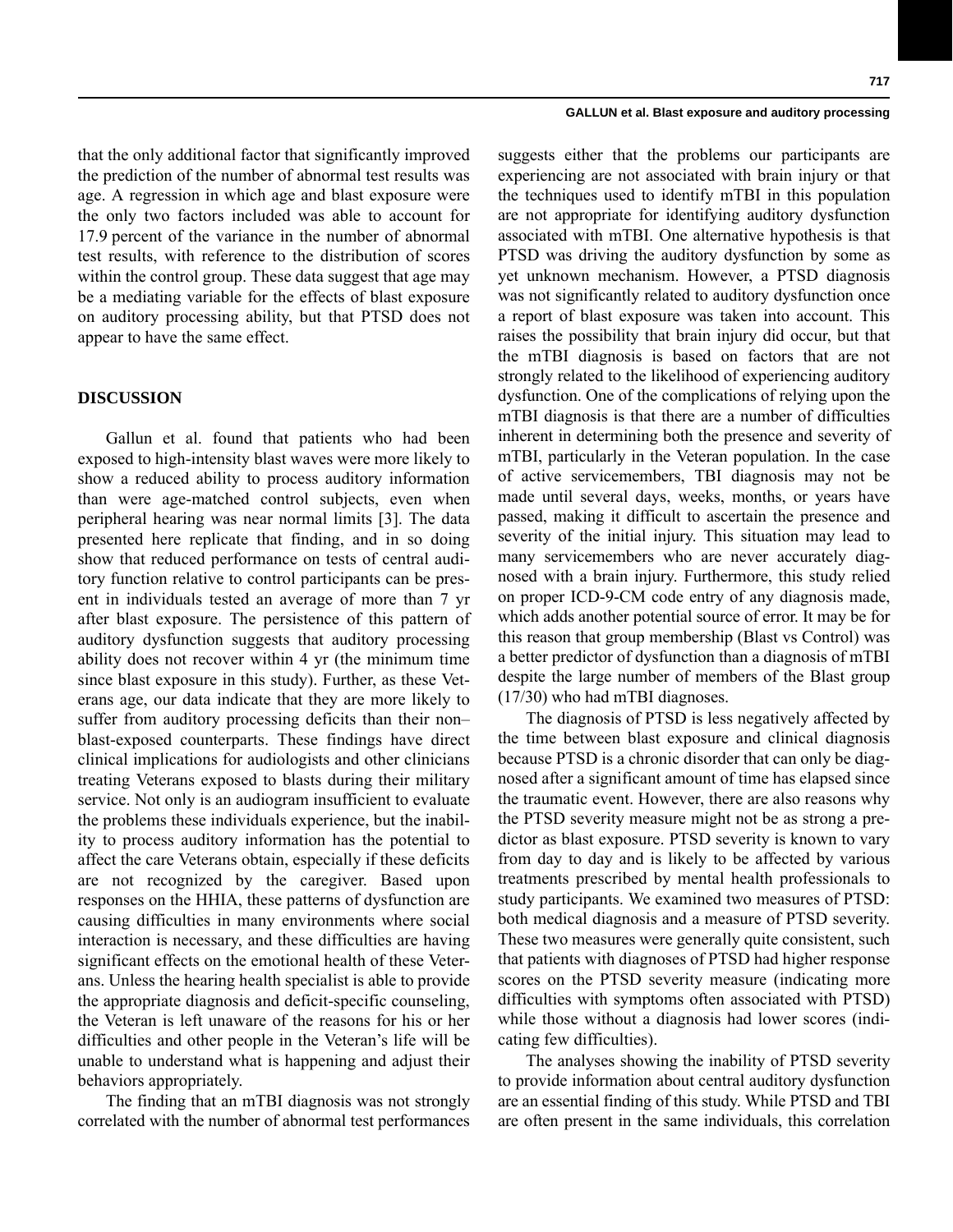by itself does not imply that PTSD is primarily responsible for central auditory processing deficits. One alternative hypothesis that could explain some of the relationships observed here and in other studies between TBI and PTSD is that blast exposure can damage the brain in many ways, one of which may be to make an individual more likely to be diagnosed with PTSD [21– 22]. It would be beneficial if future studies are designed in a way that enables researchers to reveal the full set of relationships among TBI, PTSD, central auditory processing, sensory processing in general, and cognitive processes such as memory, attention, and executive function. In addition to further testing in these areas, future studies would benefit from attempts to combine these metrics with structural and functional imaging, as such studies have already shown the potential to help dissociate factors such as PTSD from mTBI [23].

Until such studies are conducted, it remains challenging to provide recommendations regarding best practices when it comes to diagnosis, counseling, and rehabilitation for these blast-exposed Veterans. The results of this study and the earlier study [3], however, suggest that Veterans with a history of blast exposure might experience deficits in processing of auditory information despite normal peripheral hearing. Assessment of central auditory processing should be considered as part of an interdisciplinary work-up on these individuals and the results considered in any rehabilitation plan.

## **LIMITATIONS**

The results reported here represent one of only a handful of studies examining the relationship between blast exposure and auditory function. When a field of inquiry is as new as this one, it is essential to keep in mind the potential limitations of the studies and the many areas in which further research is needed. The most important limitation of this study is the relatively small sample size of the blast-exposed group. Now that it has been shown that significant differences on the same tests of auditory processing can be found in two independent samples of blast-exposed Veterans, additional follow-up studies with larger sample sizes would potentially provide additional information about these difficulties our Veterans are experiencing and reporting.

The current study is also limited in the sampling of participants, both with regard to sex and with regard to PTSD. The analyses reported here are limited by the lack of equal numbers of male and female participants in the control and blast groups, as well as the unequal distribution of those with and without PTSD of equal severity. This sampling issue should also be addressed in future studies.

Additionally, the trend toward significant differences in the peripheral hearing of the blast and control groups is a limitation. To better evaluate the importance of these and the other differences observed in this study, effect sizes were calculated for all of the measures discussed. The effect size for the relationship between number of abnormal test results (relative to controls) and the binaural PTA was 0.03 (3% of the variance in number of abnormal tests was explained by PTA) and the effect size for the SRT was 0.02 for the right ear and 0.01 for the left ear, suggesting that these differences in audiometric thresholds are not strongly related to performance. Nonetheless, future studies would benefit from seeking to do a better job of equating audiometric values across participants.

Finally, it would be of great benefit in future studies to move beyond reliance upon ICD-9-CM codes for determining a TBI diagnosis.

# **CONCLUSIONS**

Comparisons on behavioral auditory tests between subjects who have been exposed to high-intensity blasts at least 4 yr ago and those who report no blast exposure support the following conclusions.

Even though all subjects had normal or near-normal audiometric pure-tone thresholds and no evidence of peripheral auditory dysfunction, 60 percent of the blastexposed subjects reported hearing handicaps in the moderate to severe range on the HHIA, compared with only 7 percent of the control subjects scoring in the range of moderate handicap and none in the severe range. This result is entirely consistent with the complaints that audiologists hear in their clinics from military and Veteran patients who cannot hear everyday speech clearly despite normal performance on audiometric tests.

Sixty-three percent of blast-exposed group members (19/30) showed abnormal performance on at least one of five tests of central auditory processing. Only 21 percent of the control group (6/29) performed abnormally on at least one test.

A statistical model including both age and blast exposure was the best predictor of the number of abnormal test results, suggesting the possibility that as individuals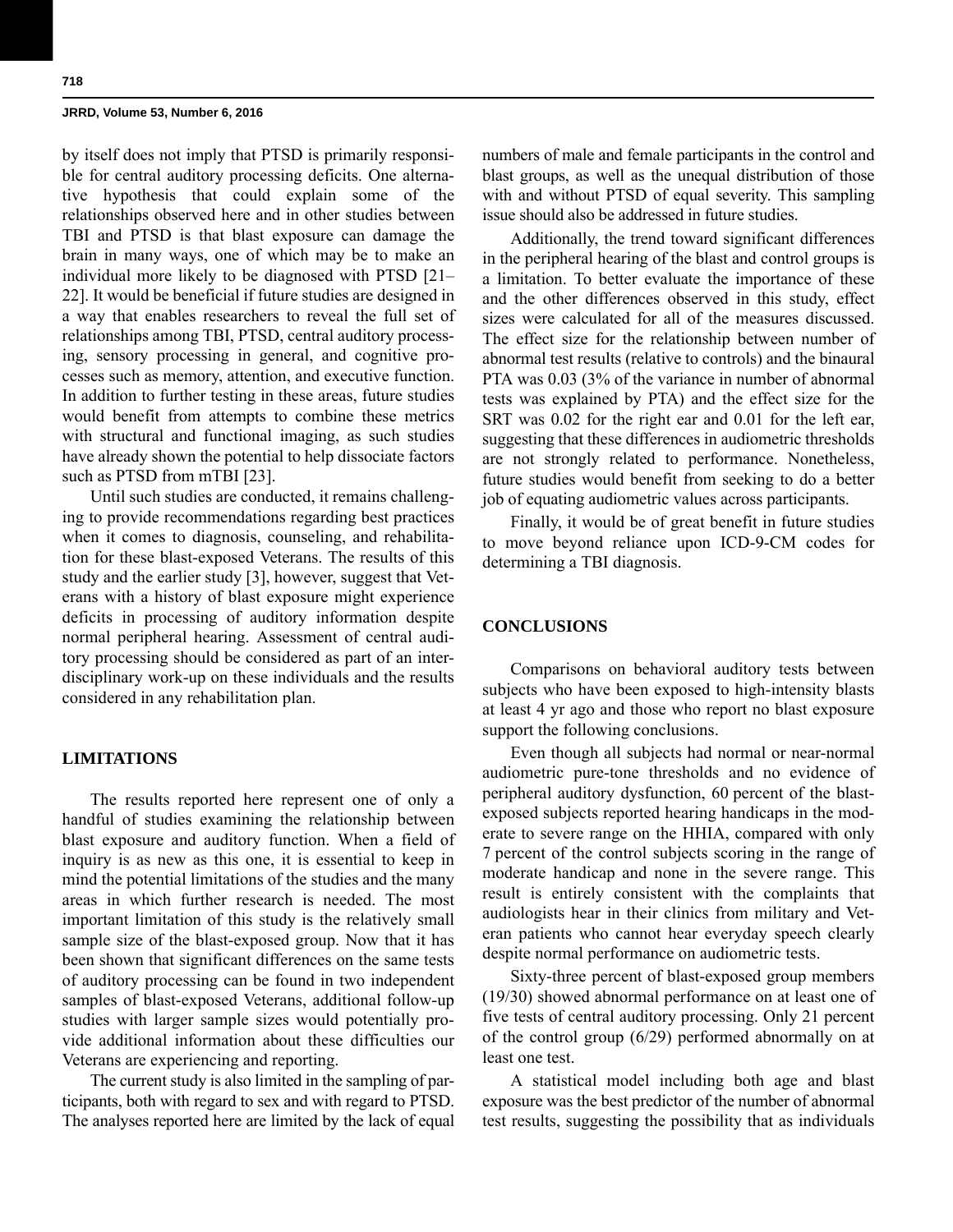grow older the lasting effects of exposure to blasts may be exacerbated.

The central auditory tests that best differentiated the two groups involved temporal processing and tests of competing speech. This pattern of results is similar to the pattern observed in our previous work with patients who had been exposed more recently to blasts than those described here.

Many important questions remain concerning the relationship between blast exposure and auditory dysfunction. Although the severity of PTSD was not related to the number of subjects performing abnormally on auditory tests, more work is needed in this area to clarify the role of PTSD, the interactions with aging, and the similarities and/or differences between blast exposure (with or without a TBI diagnosis) and TBI from conventional causes such as sports-related concussion and motor vehicle accidents. In addition, future work should move beyond chart review and ICD-9-CM codes for identifying traumatic brain injury.

Finally, the mean performance of the members of the blast-exposed group was worse than the mean of the control group on every behavioral test of central auditory function, and in many cases, these differences were significant. This, along with our earlier report on subjects with more recent blast exposures, provides some support for the hypothesis articulated by the IOM report [1], that the auditory dysfunction observed in the acute stage of blast injury persists into the chronic stage.

#### **ACKNOWLEDGMENTS**

#### **Author Contributions:**

*Study concept and design:* F. J. Gallun, M. S. Lewis, R. L. Folmer, M. R. Leek.

*Acquisition of data:* M. Hutter, M. A. Papesh, H. Belding. *Analysis and interpretation of data:* F. J. Gallun, M. S. Lewis, R. L. Folmer, M. Hutter, M. A. Papesh, H. Belding, M. R. Leek. *Drafting of manuscript*: F. J. Gallun.

*Critical revision of manuscript for important intellectual content*: M. S. Lewis, R. L. Folmer, M. A. Papesh, H. Belding, M. R. Leek. **Financial Disclosures:** The authors have declared that no competing interests exist.

**Funding/Support:** This material was based on work supported by the following awards from the VA Rehabilitation Research & Development (RR&D) Service: Merit Review Award C7755I (principal investigators: Gallun, Leek), Senior Research Career Scientist award to M.R. Leek (C4042L), and a Career Development II award to M. S. Lewis (C7067W). Support was also provided by the VA RR&D National Center for Rehabilitative Auditory Research (C4844C).

**Additional Contributions:** Serena Dann, AuD; Daniel McDermott, MA; Tina Penman, AuD; ShienPei Silverman, MA; Emily Thielman, MS; Jay Vachhani, AuD; Leslie Grush, AuD; Ashley Hughes, AuD; Michelle Hungerford, AuD; and Kelly Kolonay also contributed to the success of this project. The authors gratefully acknowledge the enthusiastic participation of the Veterans and non-Veterans who volunteered for this study.

**Institutional Review:** The study was approved by the institutional review board at the VAPORHCS.

**Participant Follow-Up:** Participants were not offered follow-up information when giving informed consent to participate.

## **REFERENCES**

- 1. Institute of Medicine. Gulf War and health: Long-term effects of blast exposures. Vol 9. Washington (DC): The National Academies Press; 2014.
- 2. Vanderploeg RD, Belanger HG, Horner RD, Spehar AM, Powell-Cope G, Luther SL, Scott SG. Health outcomes associated with military deployment: Mild traumatic brain injury, blast, trauma, and combat associations in the Florida National Guard. Arch Phys Med Rehabil. 2012;93(11): 1887–95. [\[PMID:22705240\]](http://www.ncbi.nlm.nih.gov/entrez/query.fcgi?cmd=Retrieve&db=PubMed&list_uids=22705240&dopt=Abstract)

[h](http://www.ncbi.nlm.nih.gov/entrez/query.fcgi?cmd=Retrieve&db=PubMed&list_uids=22705240&dopt=Abstract)[ttp://dx.doi.org/10.1016/j.apmr.2012.05.024](http://dx.doi.org/10.1016/j.apmr.2012.05.024)

- 3. Gallun FJ, Diedesch AC, Kubli LR, Walden TC, Folmer RL, Lewis MS, McDermott DJ, Fausti SA, Leek MR. Performance on tests of central auditory processing by individuals exposed to high-intensity blasts. J Rehabil Res Dev. 2012;49(7):1005–25. [\[PMID:23341276\]](http://www.ncbi.nlm.nih.gov/entrez/query.fcgi?cmd=Retrieve&db=PubMed&list_uids=23341276&dopt=Abstract) [h](http://www.ncbi.nlm.nih.gov/entrez/query.fcgi?cmd=Retrieve&db=PubMed&list_uids=23341276&dopt=Abstract)[ttp://dx.doi.org/10.1682/JRRD.2012.03.0038](http://dx.doi.org/10.1682/JRRD.2012.03.0038)
- 4. Gallun FJ, Lewis MS, Folmer RL, Diedesch AC, Kubli LR, McDermott DJ, Walden TC, Fausti SA, Lew HL, Leek MR. Implications of blast exposure for central auditory function: A review. J Rehabil Res Dev. 2012;49(7):1059–74. [\[PMID:23341279\]](http://www.ncbi.nlm.nih.gov/entrez/query.fcgi?cmd=Retrieve&db=PubMed&list_uids=23341279&dopt=Abstract) [h](http://www.ncbi.nlm.nih.gov/entrez/query.fcgi?cmd=Retrieve&db=PubMed&list_uids=23341279&dopt=Abstract)[ttp://dx.doi.org/10.1682/JRRD.2010.09.0166](http://dx.doi.org/10.1682/JRRD.2010.09.0166)

 5. Newman CW, Weinstein BE, Jacobson GP, Hug GA. The Hearing Handicap Inventory for Adults: Psychometric adequacy and audiometric correlates. Ear Hear. 1990;11(6):

430–33. [\[PMID:2073976\]](http://www.ncbi.nlm.nih.gov/entrez/query.fcgi?cmd=Retrieve&db=PubMed&list_uids=2073976&dopt=Abstract) [h](http://www.ncbi.nlm.nih.gov/entrez/query.fcgi?cmd=Retrieve&db=PubMed&list_uids=2073976&dopt=Abstract)[ttp://dx.doi.org/10.1097/00003446-199012000-00004](http://dx.doi.org/10.1097/00003446-199012000-00004)

 6. Augustine AM, Chrysolyte SB, Thenmozhi K, Rupa V. Assessment of auditory and psychosocial handicap associated with unilateral hearing loss among Indian patients. Indian J Otolaryngol Head Neck Surg. 2013;65(2):120–25. [\[PMID:24427551\]](http://www.ncbi.nlm.nih.gov/entrez/query.fcgi?cmd=Retrieve&db=PubMed&list_uids=24427551&dopt=Abstract) [h](http://www.ncbi.nlm.nih.gov/entrez/query.fcgi?cmd=Retrieve&db=PubMed&list_uids=24427551&dopt=Abstract)[ttp://dx.doi.org/10.1007/s12070-012-0586-6](http://dx.doi.org/10.1007/s12070-012-0586-6)

 7. Jerger J, Oliver TA, Pirozzolo F. Impact of central auditory processing disorder and cognitive deficit on the self-assessment of hearing handicap in the elderly. J Am Acad Audiol. 1990;1(2):75–80. [\[PMID:2132589\]](http://www.ncbi.nlm.nih.gov/entrez/query.fcgi?cmd=Retrieve&db=PubMed&list_uids=2132589&dopt=Abstract)